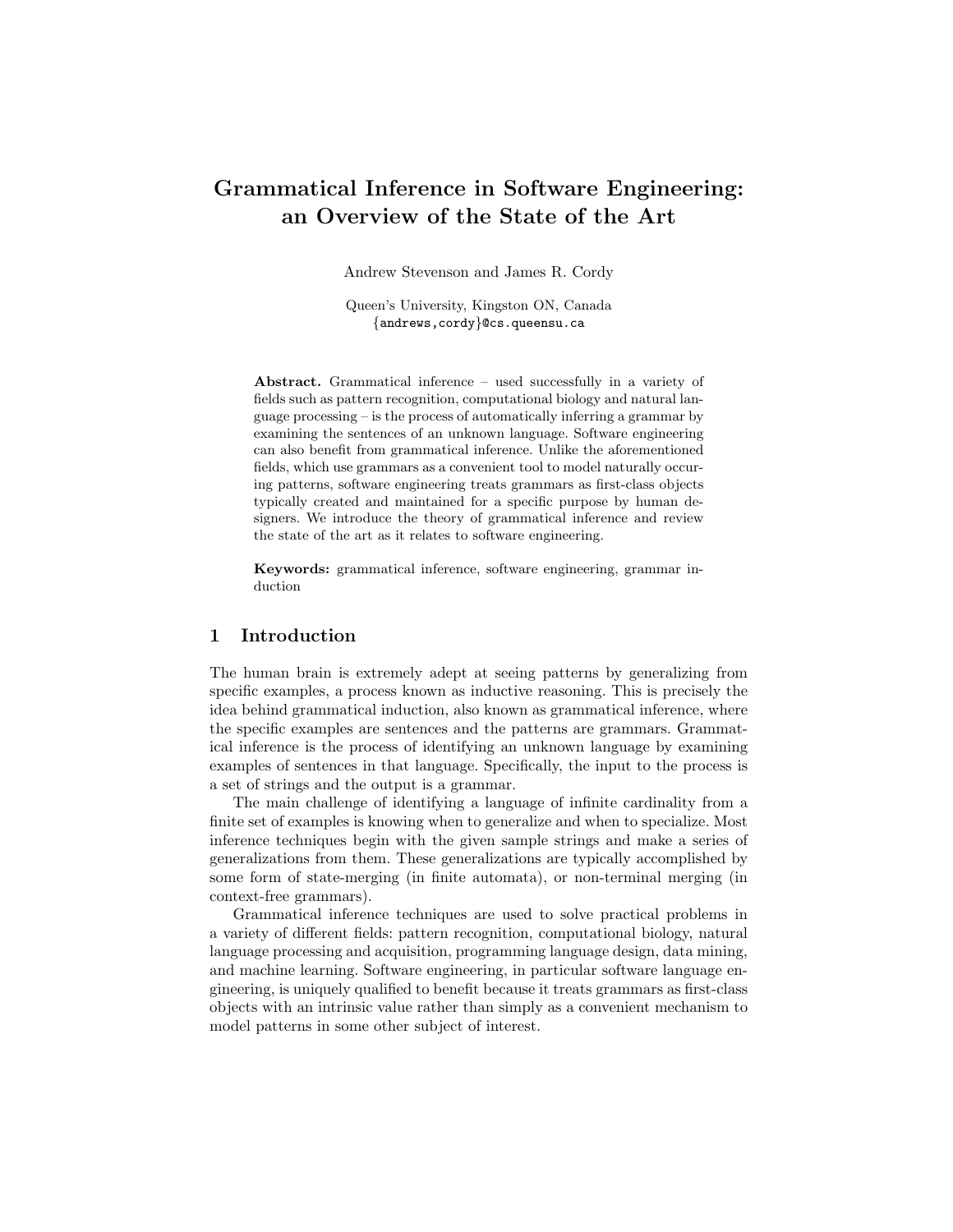Historically there have been two main groups of contributors to the field of grammatical inference: theorists and empiricists. Theorists consider language classes and learning models of varying expressiveness and power, attempting to firm up the boundaries of what is learnable and how efficiently it can be learned, whereas empiricists start with a practical problem and, by solving it, find that they have made a contribution to grammatical inference research.

Grammatical inference is, intuitively as well as provably, a difficult problem to solve. The precise difficulty of a particular inference problem is dictated by two things: the complexity of the target language and the information available to the inference algorithm about the target language. Naturally, simpler languages and more information both lead to easier inference problems. Most of the theoretical literature in this field investigates some specific combination of language class and learning model, and presents results for that combination.

In Section 2 we describe different learning models along with the type of information they make available to the inference algorithm. In Section 3 we explore the learnability, decidability, and computational complexity of different learning models applied to language classes of interest in software engineering: finite state machines and context-free grammars. Section 4 discusses the relationship between theoretical and empirical approaches, and gives several practical examples of grammatical inference in software engineering. In Section 5 we list the related surveys, bibliographies, and commentaries on the field of grammatical inference and briefly mention the emphasis of each. Finally, in Section 6 we discuss the main challenges currently facing software engineers trying to adopt grammatical inference techniques, and suggest future research directions to address these challenges.

### 2 Learning Models

The type of learning model used by an inference method is fundamental when investigating the theoretical limitations of an inference problem. This section covers the main learning models used in grammatical inference and discusses their strengths and weaknesses.

Section 2.1 describes identification in the limit, a learning model which allows the inference algorithm to converge on the target grammar given a sufficiently large quantity of sample strings. Section 2.2 introduces a teacher who knows the target language and can answer particular types of queries from the learner. This learning model is, in many cases, more powerful than learning from sample strings alone. Finally, Section 2.3 discusses the PAC learning model, an elegant method that attempts to find an optimal compromise between accuracy and certainty. Different aspects of these learning models can be combined and should not be thought of as mutually exclusive.

#### 2.1 Identification in the limit

The field of grammatical inference began in earnest with E.M. Gold's 1967 paper, titled "Language Identification in the Limit" [24]. This learning model provides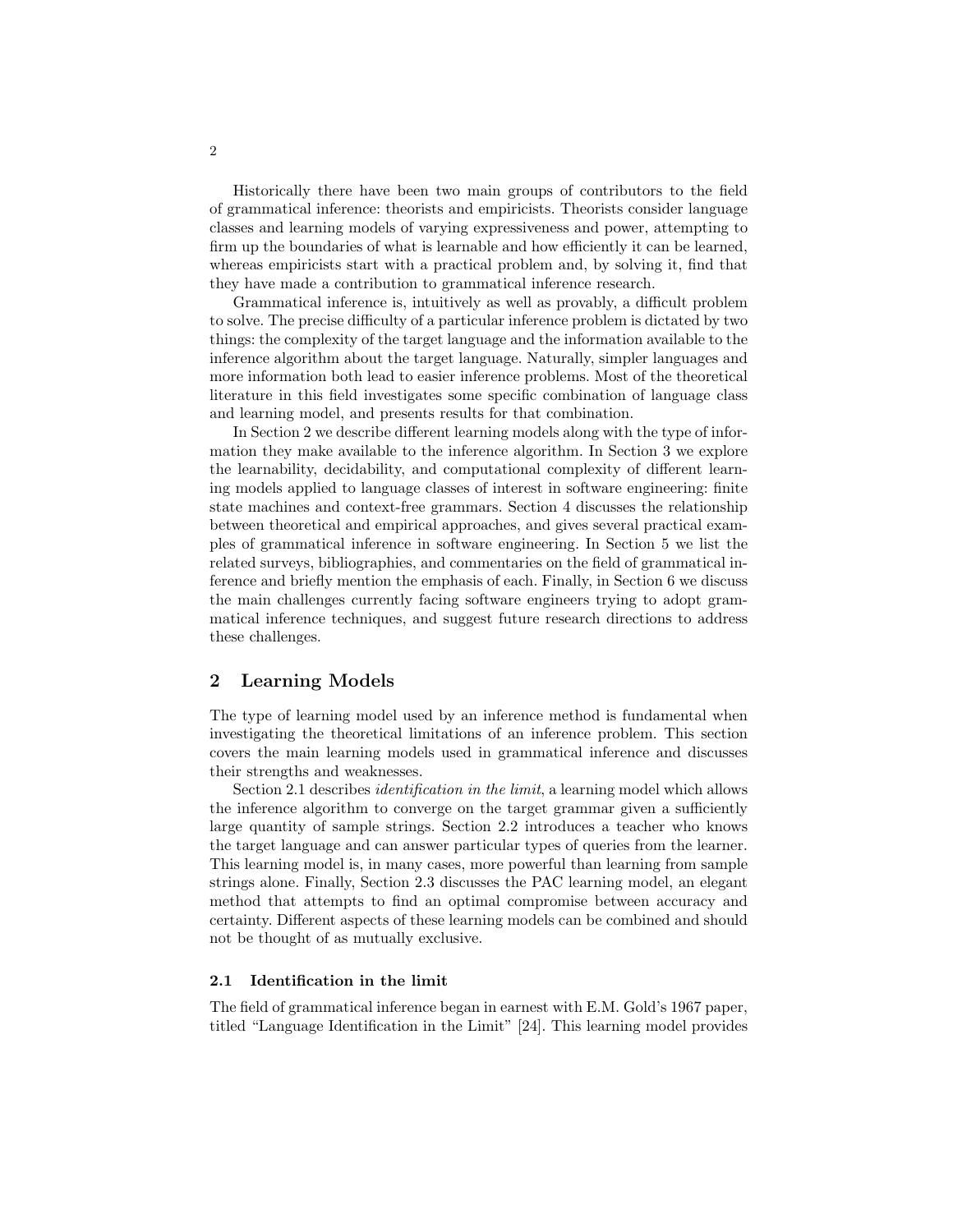the inference algorithm with a sequence of strings one at a time, collectively known as a presentation. There are two types of presentation: positive presentation, where the strings in the sequence are in the target language; and complete presentation, where the sequence also contains strings that are not in the target language and are marked as such. After seeing each string the inference algorithm can hypothesize a new grammar that satisfies all of the strings seen so far, i.e. a grammar that generates all the positive examples and none of the negative examples. The term "information" is often used synonymously with "presentation" (e.g. positive information and positive presentation mean the same thing).

The more samples that are presented to the inference algorithm the better it can approximate the target language, until eventually it will converge on the target language exactly. Gold showed that an inference algorithm can identify an unknown language in the limit from complete information in a finite number of steps. However, the inference algorithm will not know when it has correctly identified the language because there is always the possibility the next sample it sees will invalidate its latest hypothesis.

Positive information alone is much less powerful, and Gold showed that any superfinite class of languages cannot be identified in the limit from positive presentation. A superfinite class of languages is a class that contains all finite languages and at least one infinite language. The regular languages are a superfinite class, indicating that even the simplest language class in Chomsky's hierarchy of languages is not learnable from positive information alone.

There has been much research devoted to learning from positive information because the availability of negative examples is rare in practice. However, the difficulty of learning from positive data is in the risk of overgeneralization, learning a language strictly larger than the target language. Angluin offers a means to avoid overgeneralization via "tell-tales", a unique set of strings that distinguish a language from other languages in its family [2]. She states conditions for the language family that, if true, guarantee that if the tell-tale strings are included in the positive presentation seen so far by the inference algorithm then it can be sure its current guess is not an overgeneralization.

#### 2.2 Teacher and Queries

This learning model is similar in spirit to the game "twenty questions" and uses a teacher, also called an oracle, who knows the target language and answers queries from the inference algorithm. In practice, the teacher is often a human who knows the target language and aids the inference algorithm, but in theory can be any process hidden from the inference algorithm that can answer particular types of questions. Angluin describes six types of queries that can be asked of the teacher, two of which have a significant impact on language learning: membership and equivalence [6]. A teacher that answers both membership and equivalence queries is said to be a minimally adequate teacher because she is sufficient to help identify DFAs in polynomial time without requiring any examples from the target language [5].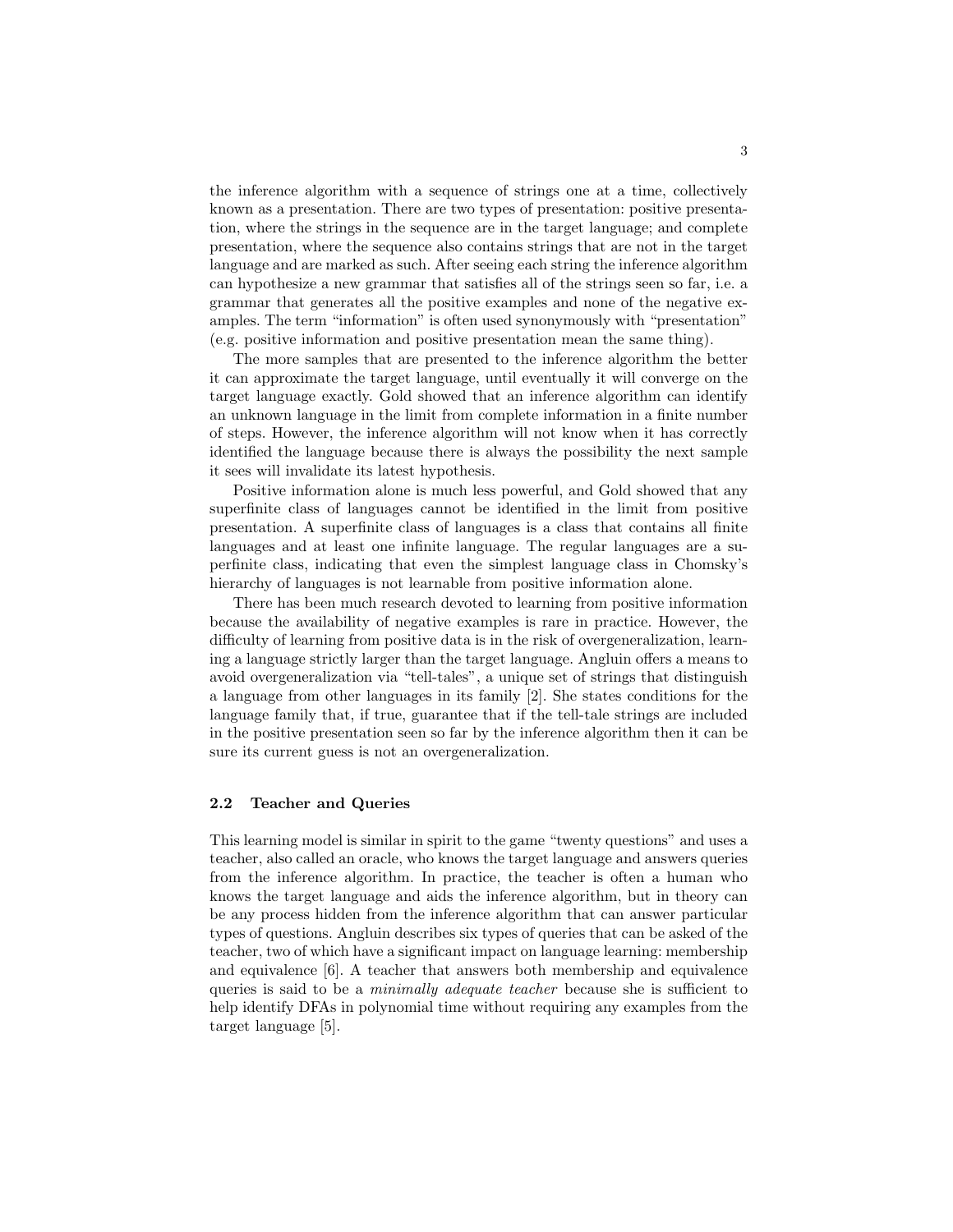For a membership query, the inference algorithm presents a string to the teacher who responds with "yes" if the string is in the language or "no" if it is not. Likewise for an equivalence query, the inference algorithm presents a grammar hypothesis to the teacher who answers "yes" or "no" if the guess is equivalent to the target grammar or not. In the case when the teacher answers "no" she also provides a counter-example, a string from the symmetric difference of the target language and the guessed language, allowing the inference algorithm to zero in on the target grammar. The symmetric difference of two sets A and B are the elements in either A or B but not both:  $A \bigoplus B = (A \cup B) - (A \cap B)$ .

Queries provide an alternate means to measure the learnability of a class of languages. They can be used on their own or in conjunction with a presentation of samples, either positive or complete, to augment the abilities of the learner. Section 3 discusses how learning with queries differs in difficulty from learning in the limit for various language classes.

#### 2.3 PAC Learning

In 1984 Valiant proposed the Probably Approximately Correct (PAC) learning model [55]. This model has elements of both identification in the limit and learning from an oracle, but differs because it doesn't guarantee exact identification with certainty. As its name implies, PAC learning measures the correctness of its result by two user-defined parameters,  $\epsilon$  and  $\delta$ , representing accuracy and confidence respectively. This learning model is quite general and thus uses different terminology than typically found in formal languages, but of course applies just as well to grammatical inference. The goal is still to learn a "concept" (grammar) from a set of "examples of a concept" (strings).

Valiant assumes there exists a (possibly unknown) distribution D over the examples of a target concept that represent how likely they are to naturally occur, and makes available to the inference algorithm a procedure that returns these examples according to this distribution. As with Gold's identification in the limit, PAC learning incrementally approaches the target concept with more accurate guesses over time.

A metric is proposed to measure the distance between two concepts, defined as the sum of probabilities  $D(w)$  for all w in the symmetric difference of  $L(G)$ and  $L(G')$ . In Figure 1, the lightly shaded regions represent the symmetric difference between  $L(G)$  and  $L(G')$ . The area of this region decreases as the distance between the two concepts decreases. In the case of grammatical inference, these two concepts refer to the target grammar and the inference algorithm's current guess.

The PAC learning model's criteria for a successful inference algorithm is one that can confidently (i.e. with probability at least  $1 - \delta$ ) guess a concept with high accuracy (i.e. distance to the target concept is less than  $\epsilon$ ). Valiant demonstrates the PAC learning model with a polynomial time algorithm that approximates bounded conjunctive normal form (k-CNF) and monotone disjunctive normal form (DNF) expressions using just the positive presentation from D and a membership oracle.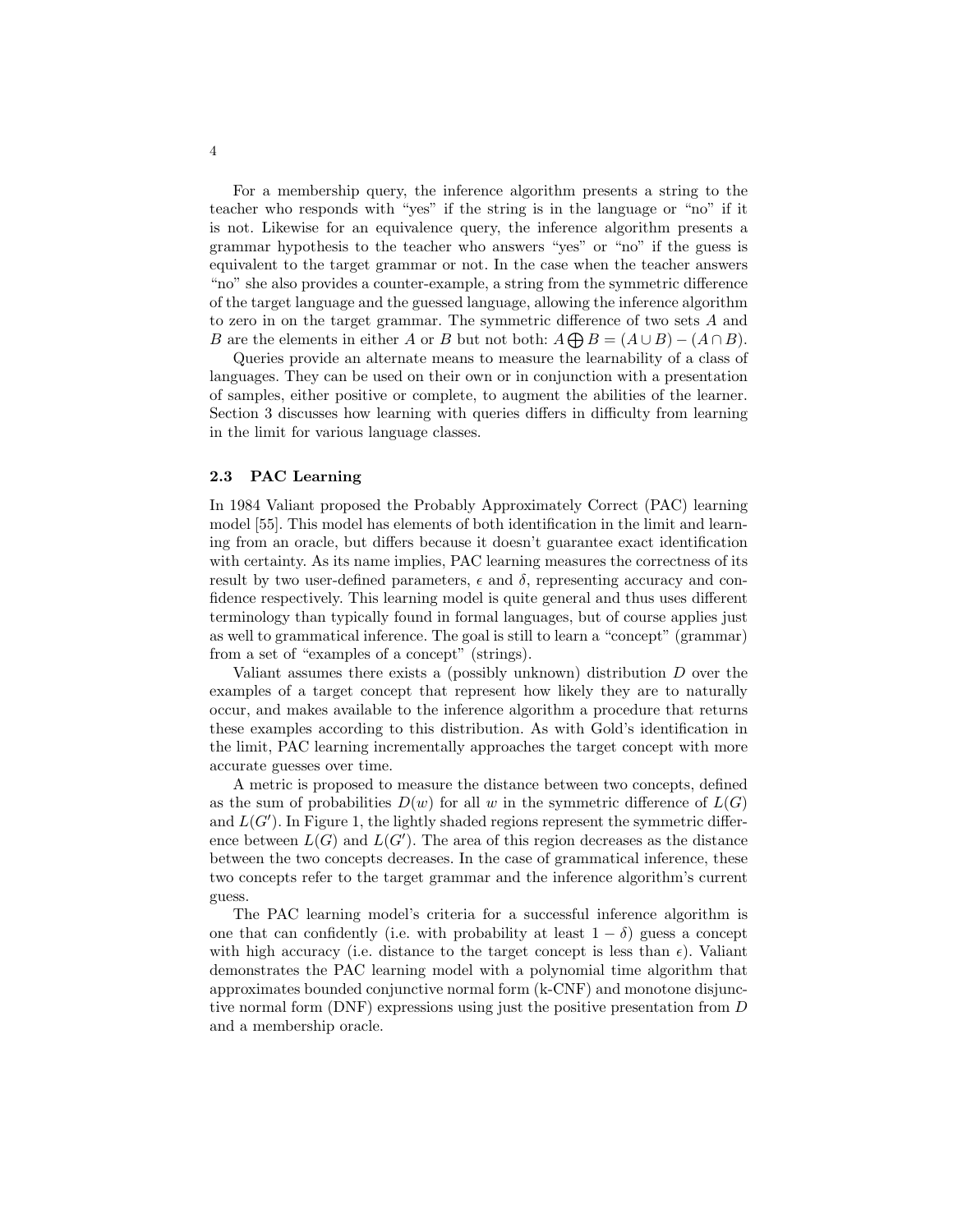

Fig. 1. The PAC-learning measure of distance between two language concepts

The novelty and uniqueness of Valiant's model intrigued the grammatical inference community, but negative and NP-hardness equivalence results (e.g. [33, 49]) dampened enthusiasm for PAC learning. Many feel Valiant's stipulation that the algorithm must learn polynomially under all distributions is too stringent to be practical since the learnability of many apparently simple concept classes are either known to be NP-hard, or at least not known to be polynomially learnable for all distributions.

Li and Vitanyi propose a modification to the PAC learning model that only considers simple distributions [43]. These distributions return simple examples with high probability and complex examples with low probability, where simplicity is measured by Kolmogorov complexity. Intuition is that simple examples speed learning. This is corroborated by instances of concepts given by the authors that are polynomially learnable under simple distributions but not known to be polynomially learnable under Valiant's more general distribution assumptions.

Despite the learnability improvements that simple PAC learning offers, the PAC learning model has attracted little interest from grammatical inference researchers in recent years. Identification in the limit and query-based learning models remain far more prevalent, with newer models such as neural networks and genetic algorithms also garnering interest.

### 3 Complexity

A significant portion of the grammatical inference literature is dedicated to an analysis of its complexity and difficulty, with results typically stated for a specific grammar class or type. The broadest form of result is simply whether a language class can be learned or not, while other results consider learning in polynomial time, learning the simplest grammar for the target language, or identifying the target language with a particular probability. Table 1 outlines the complexity results for different language classes and learning models.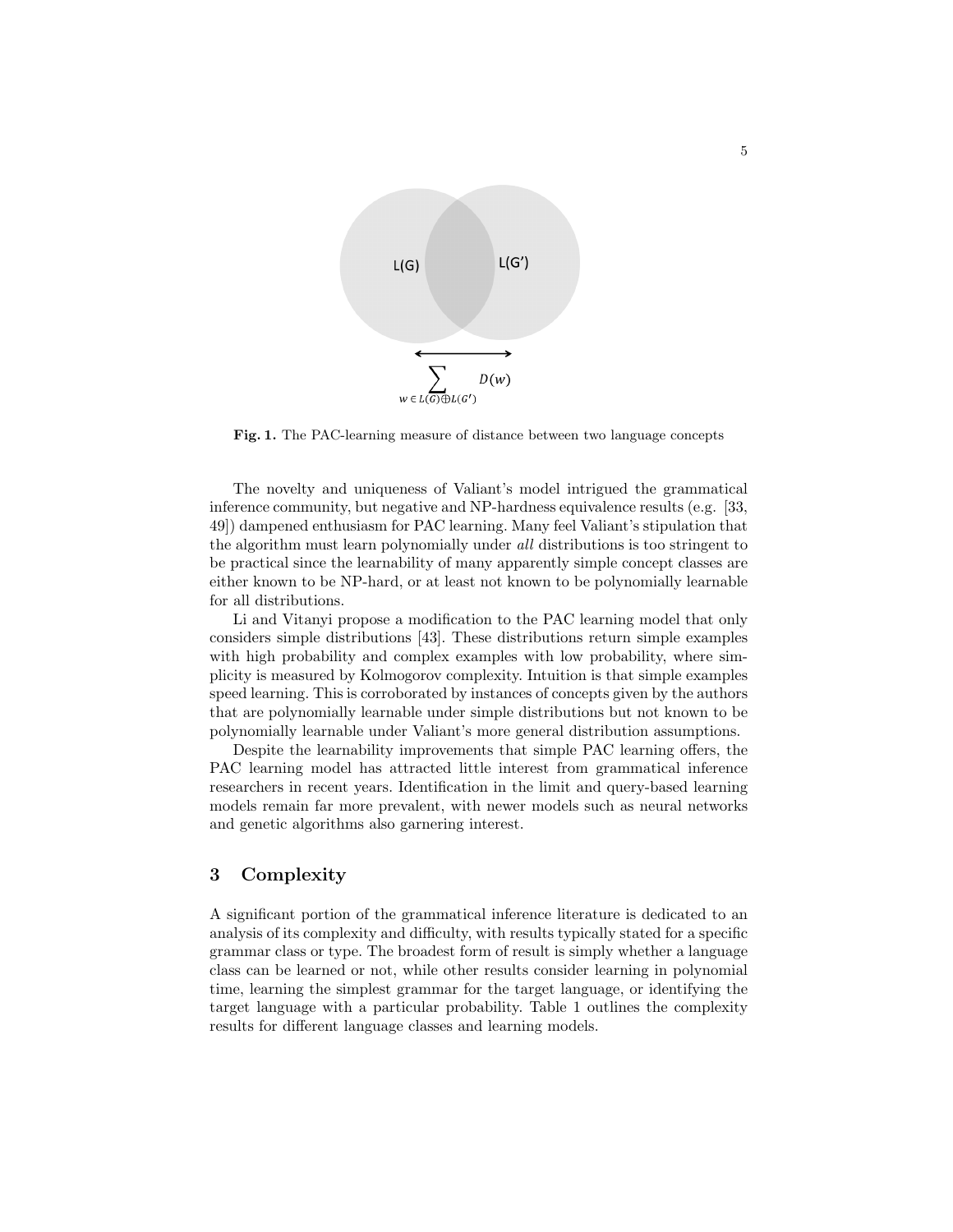| Language        | Presentation        |                                 | Queries                        |                        |              |
|-----------------|---------------------|---------------------------------|--------------------------------|------------------------|--------------|
| Class           | Complete            | <b>Positive</b>                 |                                | Membership Equivalence | Both         |
|                 |                     |                                 | Only                           | Only                   |              |
| Finite          |                     | Identifiable in Identifiable in |                                |                        |              |
|                 | the limit [24]      | the limit $[24]$                |                                |                        |              |
| k-reversible    |                     | Polynomial                      |                                |                        |              |
| automata        |                     | [4]                             |                                |                        |              |
| Strictly        |                     | Identifiable in                 |                                |                        |              |
| deterministic   |                     | the limit [60]                  |                                |                        |              |
| automata        |                     |                                 |                                |                        |              |
| Superfinite     | Identifiable in Not |                                 |                                |                        |              |
|                 | the limit $[24]$    | identifiable in                 |                                |                        |              |
|                 |                     | the limit [24]                  |                                |                        |              |
| Regular         | Finding<br>the      |                                 | Polynomial                     | $\overline{No}$        | Polynomial   |
|                 | minimum             |                                 | for                            | polynomial             | [5]          |
|                 | state DFA is        |                                 | representative algorithm $[7]$ |                        |              |
|                 | $NP$ -hard [25]     |                                 | sample [3]                     |                        |              |
|                 |                     |                                 | Polynomial [15]                |                        |              |
| Reversible      |                     | Identifiable in                 |                                |                        |              |
| context-free    |                     | the limit with                  |                                |                        |              |
|                 |                     | structured                      |                                |                        |              |
|                 |                     | strings [52]                    |                                |                        |              |
| Noncounting     |                     | Identifiable                    |                                |                        |              |
| context-free    |                     | with                            |                                |                        |              |
|                 |                     | structured                      |                                |                        |              |
|                 |                     | strings [16]                    |                                |                        |              |
| Very simple     |                     | Polynomial                      |                                | Polynomial             |              |
|                 |                     | identifiable in                 |                                | $[59]$                 |              |
|                 |                     | the limit $[59]$                |                                |                        |              |
| Structurally    |                     |                                 |                                |                        | Polynomial   |
| reversible      |                     |                                 |                                |                        | $[11]$       |
| context-free    |                     |                                 |                                |                        |              |
| Simple<br>$de-$ |                     |                                 |                                |                        | Polynomial   |
| terministic     |                     |                                 |                                |                        | $[28]$       |
| Context-free    |                     |                                 | hard<br>As<br><b>as</b>        |                        | Polynomial   |
|                 |                     |                                 | inverting RSA                  |                        | with         |
|                 |                     |                                 | [8]                            |                        | structured   |
|                 |                     |                                 |                                |                        | strings [51] |

Table 1. Learnability and complexity results for various language classes using different learning models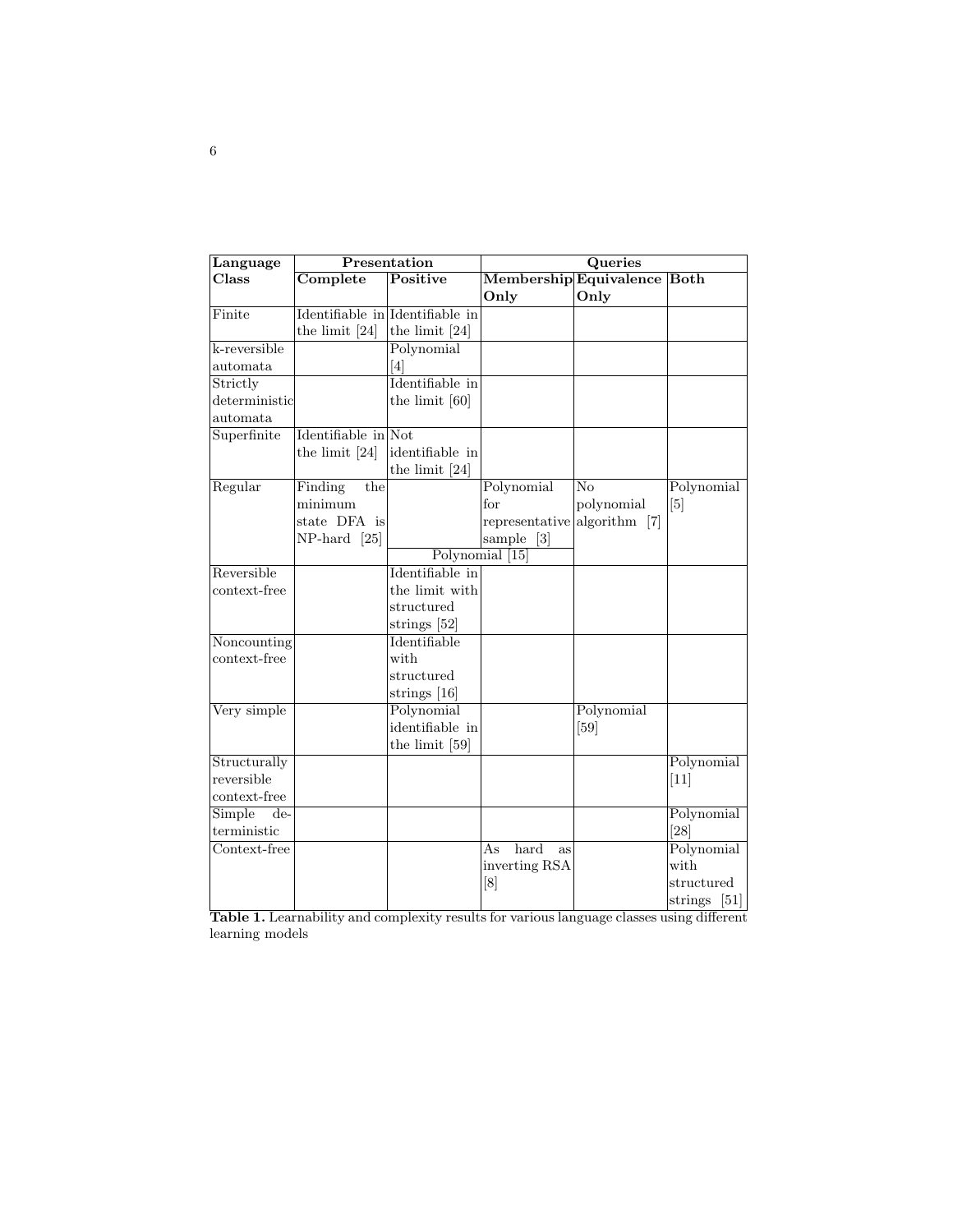Gold showed that a large class of languages can be identified in the limit from complete information including the regular, context-free, context-sensitive, and primitive recursive classes. This identification can be accomplished by a brute-force style of technique called identification by enumeration where, as each new example is presented, the possible grammars are enumerated until one is found that satisfies the presentation seen so far. By contrast, positive information alone cannot identify the aforementioned classes in the limit, nor any other superfinite class [24]. The subsequent sections describe the two easiest grammar classes to infer from the Chomsky hierarchy: regular grammars and context-free grammars. Very little research has been attempted on the inference of more powerful grammar classes such as context-sensitive and unrestricted grammars, so they are omitted from this overview.

#### 3.1 Deterministic Finite Automata

For any non-trivial language, multiple different grammars can be constructed to generate it. Likewise, there can exist DFAs that differ in their size but are equivalent in the sense that they accept the same language. When inferring a DFA from examples, it is naturally desirable to find the smallest DFA that accepts the target language. There exists only one such minimal DFA for a given language, known as the canonical DFA acceptor for that language. Despite the strong identification power of complete information, finding the minimal DFA that accepts an unknown regular language from a finite set of positive and negative samples is NP-complete [25].

Early claims of polynomial-time inference algorithms use the number of states in the target language's canonical acceptor as the input size. With this criteria, Angluin gives negative results for the polynomial identification of regular languages using membership queries only [3] or equivalence queries only [7]. However, if the membership oracle is augmented with a *representative sample* of positive data, a set of strings that exercise all the live transitions in the target language's canonical acceptor, then it is possible to identify a regular language in polynomial time [3]. By combining the power of both membership and equivalence queries, a regular language can be identified in polynomial time even without a single positive example in the unknown language [5]. Her proposed algorithm runs in time polynomial to the number of states in the minimum DFA and the longest counter-example provided by the equivalence oracle.

Several algorithms have been developed for the inference of DFAs from examples. These algorithms generally start by building an augmented prefix tree acceptor from positive and negative samples, then perform a series of state merges until all valid merges are exhausted. Each state merge has the effect of generalizing the language accepted by the DFA. The algorithms differ by how they select the next states to merge, constraints on the input samples, and whether or not they guarantee the inference of a minimal DFA.

An early state-merging algorithm is described by Trakhtenbrot and Barzdin that infers a minimal DFA in polynomial time, but requires that all strings up to a certain length are labeled as positive or negative [54]. The regular positive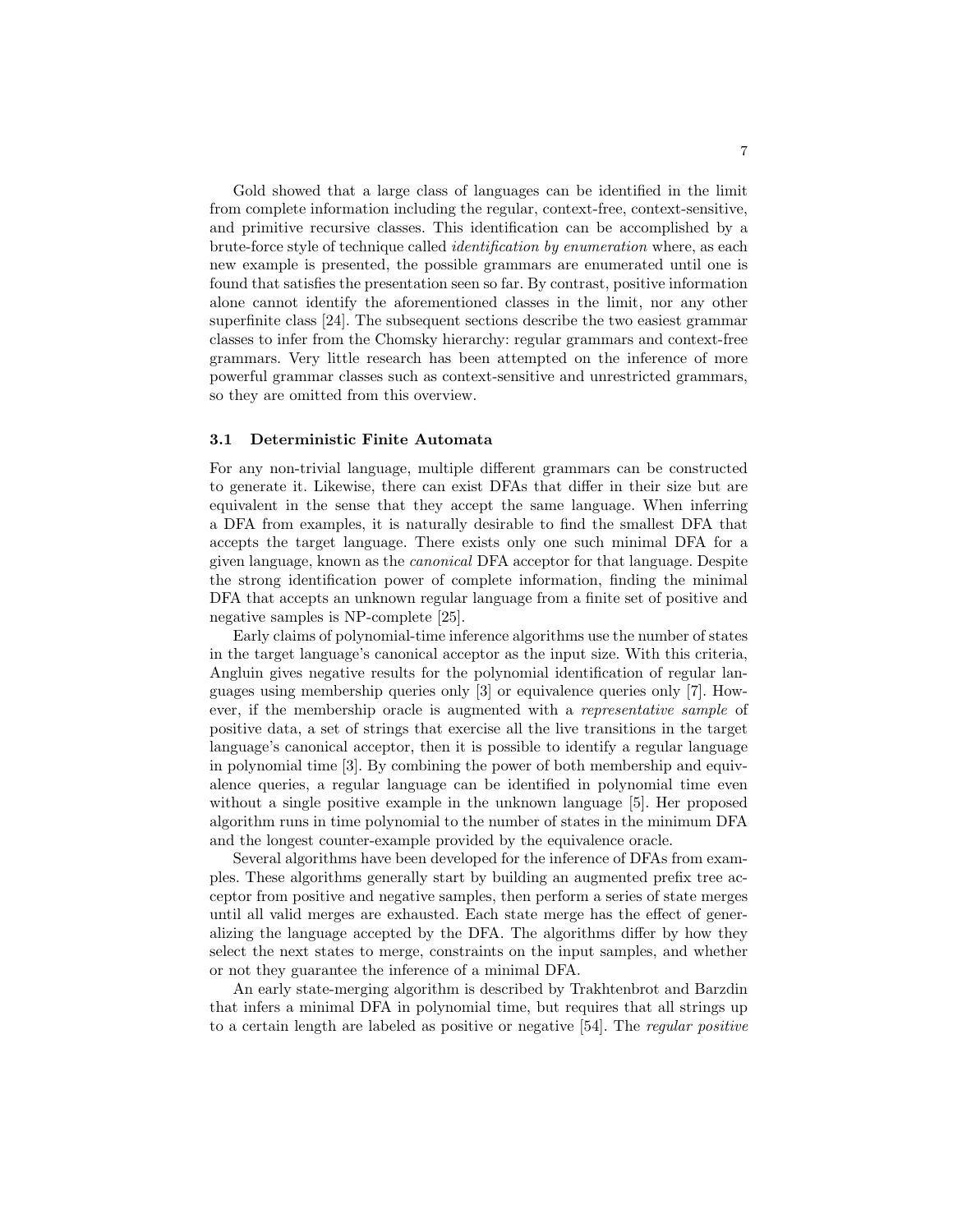and negative inference (RPNI) algorithm also finds the canonical acceptor but allows an incomplete labeling of positive and negative examples which is more common in practice [48]. RPNI does, however, require the positive examples contain a characteristic set with respect to the target acceptor. A characteristic set is a finite set of positive examples  $S \subset L(A)$  such that there is no other smaller automata A' where  $S \subset L(A') \subset L(A)$ . Lang provides convincing empirical evidence that his exbar algorithm out-performs comparable algorithms, and represents the state of the art in minimal DFA inference [38].

The algorithms discussed so far are guaranteed to infer a minimal DFA for the given examples, but evidence driven state merging (EDSM) algorithms relax this requirement for better scalability and performance. The order that states in a prefix tree are merged has a significant impact on an algorithm's performance because each merge restricts possible future merges. Bad merge decisions cause a lot of backtracking that can be avoided with smarter merge decisions. EDSM algorithms are so named because they use evidence from the merge candidates to determine a merge that is likely to be a good generalization, such as the heuristic proposed by Rodney Price in the first EDSM algorithm [39] and a winner of the Abbadingo Learning Competition. Differences in EDSM algorithms come down to the search heuristic used to select merges, and several have been tried such as beam search [38], stochastic search and the self-adaptive greedy estimate (SAGE) algorithm [32]. These search heuristics are comparable in performance and are the best known inference algorithms for large or complex DFAs.

### 3.2 Context-free grammars

Polynomial-time algorithms to learn higher grammar classes have also been investigated, in particular for context-free grammars. Identifying context-free grammars in polynomial time is considerably more difficult than for DFAs, so most polynomial results in the literature either learn a strict subset of contextfree grammars, use structured strings as input, or both. Unlike DFA inference, there is currently no known polynomial algorithm to identify a general contextfree language from positive and negative samples.

Angluin and Kharitonov give a hardness result that applies to all contextfree languages: constructing a polynomial-time learning algorithm for contextfree grammars using membership queries only is computationally equivalent to cracking well-known cryptographic systems, such as RSA inversion [8].

Anecdotally, it appears a fruitful method to find polynomial-time learning algorithms for context-free languages from positive samples is to adapt corresponding algorithms from DFA inference, with the added stipulation that the sample strings be structured. A structured string is a string along with its unlabelled derivation tree, or equivalently a string with nested brackets to denote the shape of its derivation tree. Sakakibara has shown this method effective by adapting Angluin's results for learning DFAs by a minimally adequate teacher [5] and learning reversible automata [4] to context-free variants with structured strings [51, 52].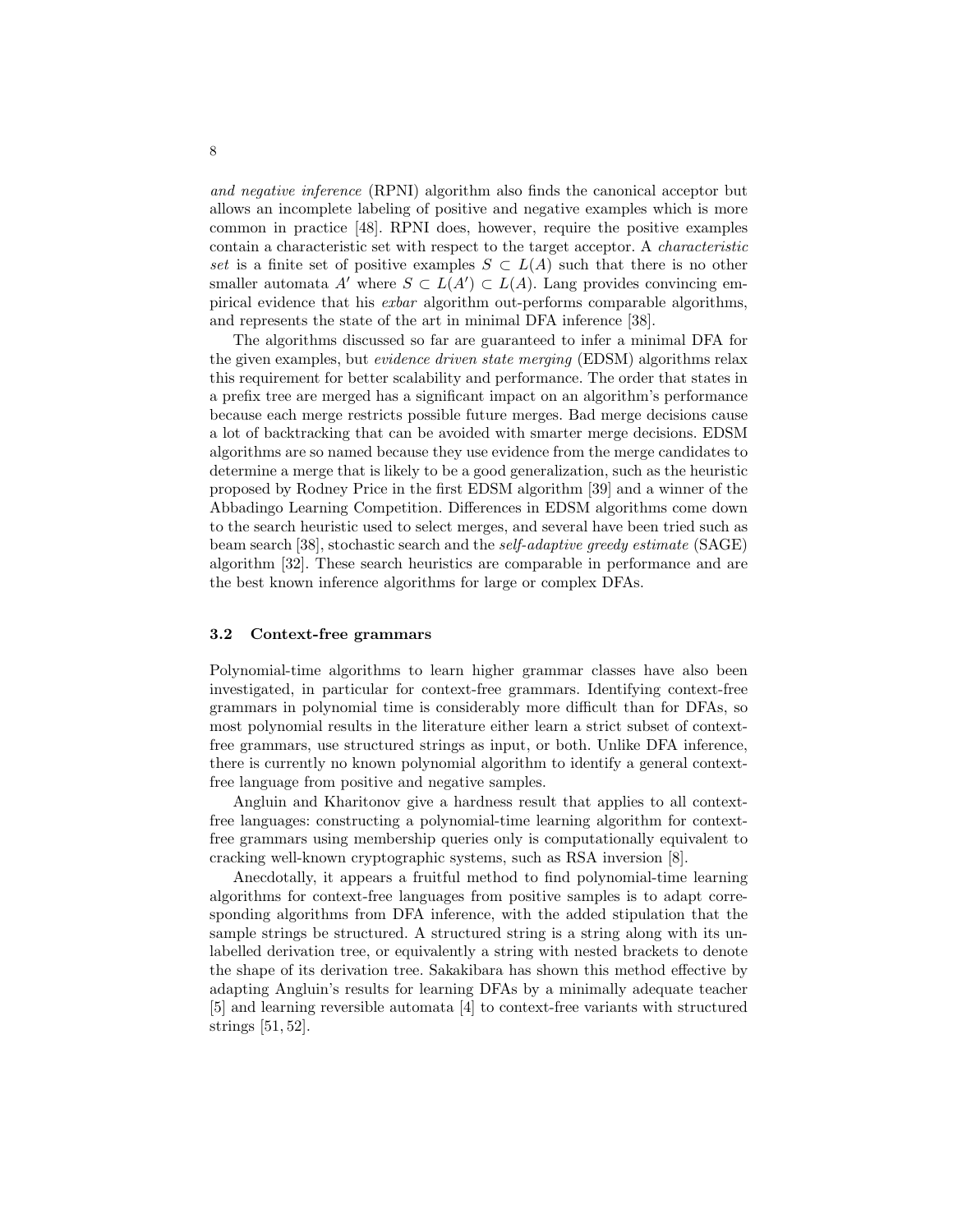Clark et al. have devised a polynomial algorithm for the inference of languages that exhibit two special characteristics: the finite context property and the finite kernel property [15]. These properties are exhibited by all regular languages, many context-free languages, and some context-sensitive languages. The algorithm is based on positive data and a membership oracle. More recently, Clark has extended Angluin's result [5] of learning regular languages with membership and equivalence queries to a larger subclass of context-free languages [14].

Despite the absence of a general efficient context-free inference algorithm, many researchers have developed heuristics that provide relatively good performance and accuracy by sacrificing exact identification in all cases. We describe several such approaches related to software engineering in Section 4.

## 4 Applications in Software Engineering

Grammatical inference has its roots in a variety of separate fields, a testament to its wide applicability. Implementors of grammatical inference applications often have an unfair advantage over purely theoretical GI research because theorists must restrict themselves to inferring abstract machines (DFAs, context-free grammars, transducers, etc.) making no additional assumptions about the underlying structure of the data. Empiricists, on the other hand, can make many more assumptions about the structure of their data because their inference problem is limited to their particular domain.

Researchers attempting to solve a practical inference problem will usually develop their own custom solution, taking advantage of structural assumptions about their data. Often this additional domain knowledge is sufficient to overcome inference problems that theorists have proved impossible or infeasible with the same techniques in a general environment. The applications described in the following sections use grammatical inference techniques, but rarely result from applying a purely theoretical result to a practical problem.

#### 4.1 Inference of General Purpose Programming Languages

Programming language design is an obvious area to benefit from grammatical inference because grammars themselves are first-class objects. Programming languages almost universally employ context-free, non-stochastic grammars to parse a program, which narrows the possible inference approaches considerably when looking for an inductive solution. When discussing the inference of programming language grammars here, the terms "sample" and "example" refer to instances of computer programs written in the target programming language.

Crespi-Reghizzi et al. suggest an interactive system to semi-automatically generate a programming language grammar from program samples [17]. This system relies heavily on the language designer to help the algorithm converge on the target language by asking for appropriate positive and negative examples. Every time the learning algorithm conjectures a new grammar, it outputs all sentences for that grammar up to a certain length. If the conjectured grammar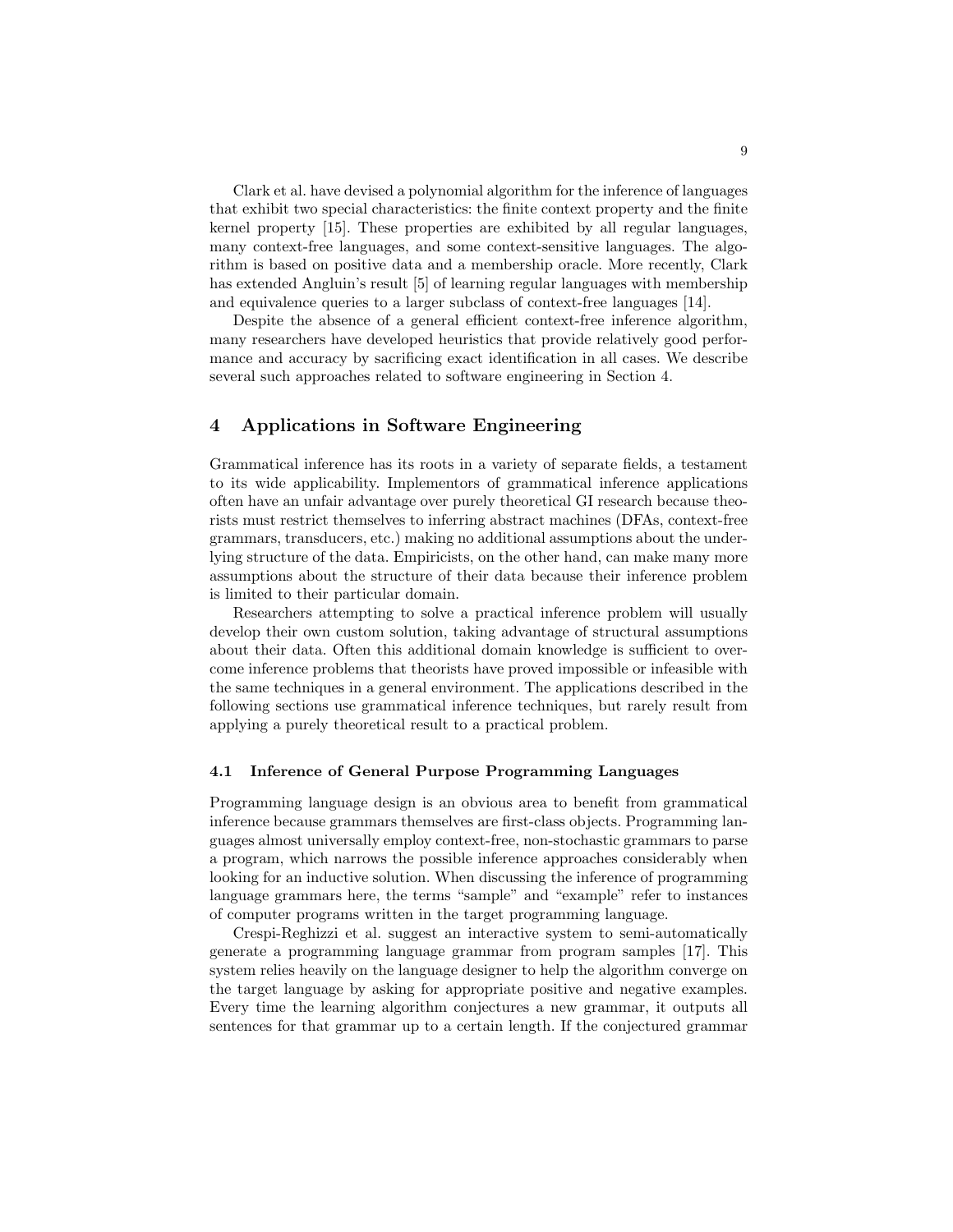is too large, there will be sentences in the output that don't belong and the designer marks them as such. If the conjectured grammar is too small, there will be sentences missing from the output and the designer is expected to provide them. The designer's corrections are fed back into the algorithm which corrects the grammar and outputs a new conjecture, and the process repeats until the target grammar is obtained.

Another system is proposed by Dubey et al. to infer a context-free grammar from positive samples for a programming language dialect when the standard language grammar is already known [21]. Their algorithm requires the non-terminals in the dialect grammar to be unchanged from the standard grammar, but allows for the terminals and production rules to be extended in the dialect grammar (i.e. new keywords can be added in the dialect along with their associated grammar rules). Their approach has the advantage of being fully automated so the designer simply needs to provide the dialect program samples and the standard language grammar. However, like many current CFG inference techniques, a heuristic is used which cannot guarantee the output grammar converges exactly to the target grammar.

#### 4.2 Inference of Domain Specific Languages

Domain specific languages (DSLs) are languages whose syntax and notation are customized for a specific problem domain, and are often more expressive and declarative compared to general purpose languages. DSLs are intended to be used, and possibly designed, by domain experts who do not necessarily have a strong computer science background. Grammatical inference allows the creation of a grammar for a DSL by only requiring positive (and possibly negative) program samples by the designer.

 $\check{C}$ repinšek et al. propose a genetic approach to infer grammars for small  $\text{DSLs}$ using positive and negative samples [56]. They combine a set of grammar production rules into a chromosome representing a complete grammar, then apply crossover and mutation genetic operators that modify a population of chromosomes for the next generation. They use a fitness function that reflects the goal of having the target grammar accept all positive samples and reject all negative samples. Since a single random mutation is more likely to produce a grammar that rejects both positive and negative samples, the authors found that testing a chromosome on only positive samples converges more quickly to the target grammar than testing it on negative samples. Therefore, they chose a fitness value proportional to the total length (in tokens) of the positive samples that can be parsed by a chromosome. Negative samples, used to control overgeneralization, are only included in the fitness value if all positive samples are successfully parsed.

This genetic approach has been shown to accurately infer small DSLs [56], including one discussed by Javed et al. to validate UML class diagrams from use cases [29]. Javed et al. express UML class diagrams in a custom DSL and require a domain expert to provide positive and negative use cases written in that DSL. The system validates these use cases against the given UML diagrams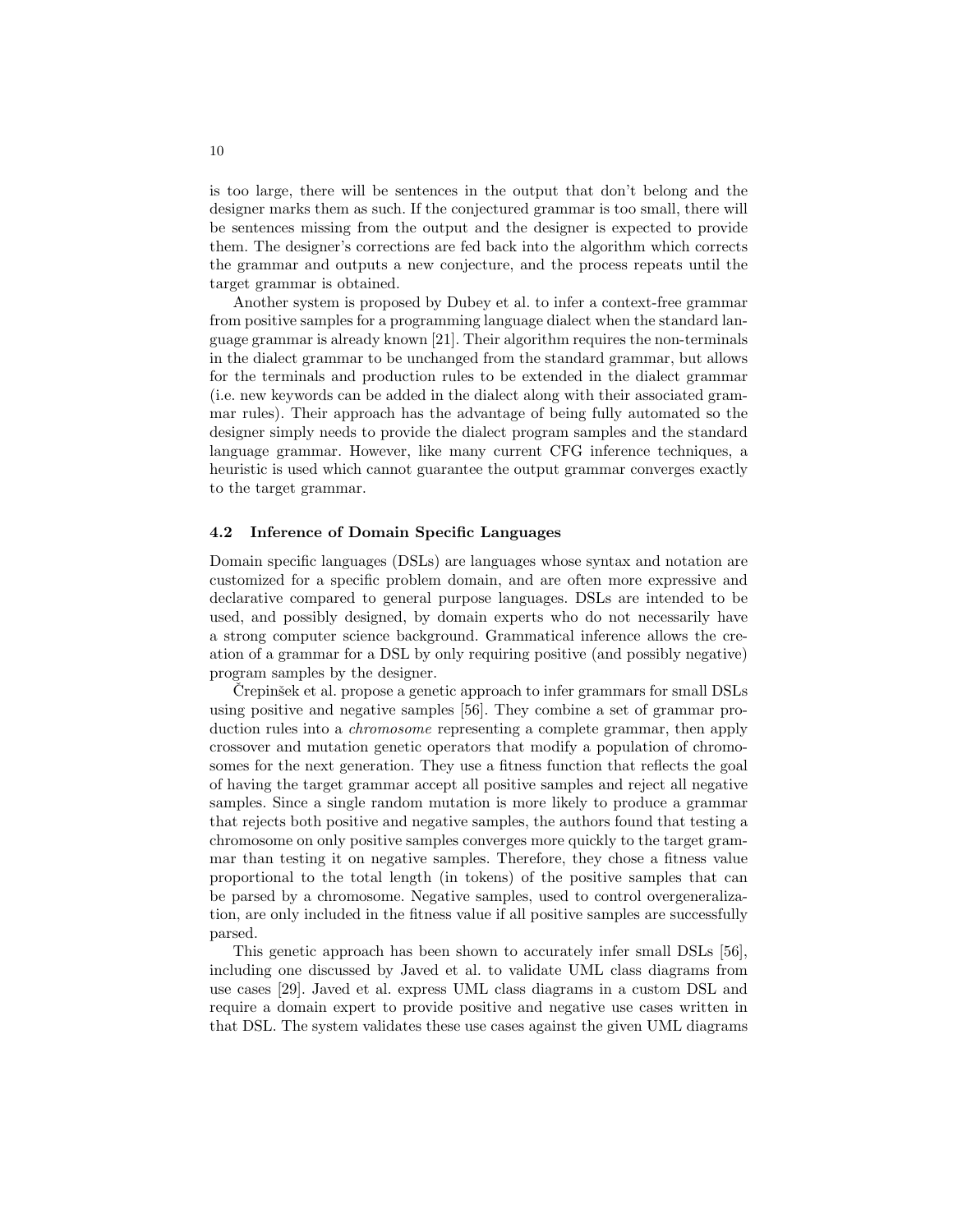and reports feedback to the user, who can use that feedback to change the UML diagrams to improve use case coverage. In this situation the computer is providing valuable context and information to the human user who is making the important generalization and specialization decisions for the grammar, but in theory UML diagrams can be synthesized entirely from the use case descriptions given a sufficiently powerful grammar inference engine.

Javed et al. extend their genetic algorithm by learning from positive samples only by using beam search and Minimum Description Length (MDL) heuristics [40] in place of negative examples to control overgeneralization of the conjectured grammar [31]. The idea here is to find the simplest grammar at each step and incrementally approach the target grammar. MDL is used as a measure of grammar simplicity, and beam search is used to more efficiently search the solution space of possible grammars. One disadvantage of this approach is it requires the positive samples to be presented in a particular order, from simplest to most complex, which allows the learning algorithm to encode the incremental differences from the samples into the target grammar. The authors' subsequent effort into a grammar inference tool for DSLs, called MAGIc, eliminates this need for an order-specific presentation of samples by updating the grammar based on the difference between successive (arbitrary) samples [46, 27]. This frees the designer from worrying about the particular order to present their DSL samples to the learning algorithm. Hrnčič et al. demonstrate how  $MAGIc$  can be adapted to infer DSLs embedded in a general purpose language (GPL) given the GPL's grammar [26]. The GPL's grammar rules are included in the chromosome, but frozen so they cannot mutate. Learning, therefore, occurs strictly on the DSL syntax and the locations in the GPL grammar where the embedded DSL is allowed.

The inference of DSLs can make it easier for non-programmer domain experts to write their own domain-specific languages by simply providing examples of their DSL programs. It can also be used in the migration or maintenance of legacy software whose grammar definitions are lost or unavailable.

#### 4.3 Inference of Graph Grammars and Visual Languages

Unlike one-dimensional strings whose elements are connected linearly, visual languages and graphs are connected in two or more dimensions allowing for arbitrary proximity between elements. Graph grammars define a language of valid graphs by a set of production rules with subgraphs instead of strings on the right-hand side.

Fürst et al. propose a graph grammar inference algorithm based on positive and negative graph samples [23]. The algorithm starts with a grammar that produces exactly the set of positive samples then incrementally generalizes towards a smaller grammar representation, a strategy similar to typical DFA inference algorithms which build a prefix tree acceptor then generalize by merging states. The authors demonstrate their inference algorithm with a flowchart example and a hydrocarbon example, making a convincing case for its applicability to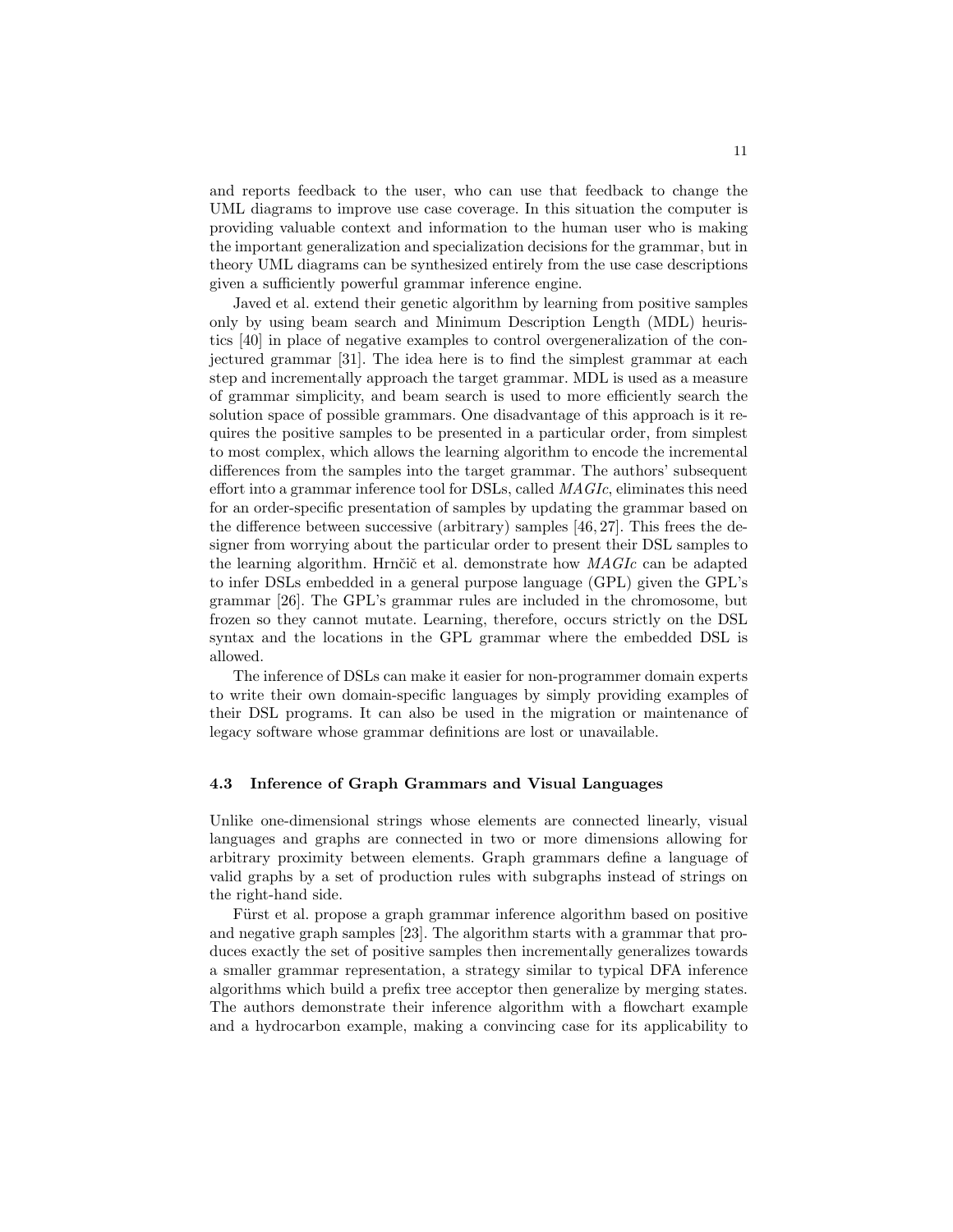software engineering tasks such as metamodel inference and reverse engineering visual languages.

Another graph grammar inference algorithm is proposed by Ates et al. which repeatedly finds and compresses overlapping identical subgraphs to a single nonterminal node [9]. This system uses only positive samples during the inference process, but validates the resulting grammar by ensuring all the graphs in the training set are parsable and other graphs which are close to but distinct from the training graphs are not parsable. Ates et al. demonstrate their algorithm with two practical inferences: one for the structure of a programming language and one for the structure of an XML data source.

Kong et al. use graph grammar induction to automatically translate a webpage designed for desktop displays into a webpage designed for mobile displays [35]. The inference performed is similar to the aforementioned proposed by Ates et al. [9] because they both use the Spatial Graph Grammar (SGG) formalism and subgraph compression. The induction algorithm consumes webpages, or more accurately their DOM trees, to produce a graph grammar. After a human has verfied this grammar it is used to parse a webpage, and the resulting parse is used to segment the webpage into semantically related subpages suitable for display on mobile devices.

Graph grammar inference algorithms are less common than their text-based counterparts, but provide a powerful mechanism to infer patterns in complex structures. Parsing graphs is NP-hard in general, causing these algorithms to be more computationally expensive than inference from text. Most graph grammar learners overcome this complexity by restricting their graph expressiveness or employing search and parse heuristics to achieve a polynomial runtime.

#### 4.4 Other uses in Software Engineering

Section 3 describes the difficulty inferring various language classes from positive samples alone, and in particular that only finite languages can be identified in the limit from positive samples [24]. The SEQUITUR algorithm, developed by Nevill-Manning and Witten, is designed to take a single string (long but finite) and produce a context-free grammar that reflects repetitions and hierarchical structure contained in that string [47]. This differs from typical grammar inference algorithms because it does not generalize. Data compression is an obvious use of this algorithm, but it has found other uses in software engineering. For example, Larus uses the SEQUITUR algorithm to concisely represent a program's entire runtime control flow and uses this dynamic control flow information to identify heavily executed paths in the program to focus performance and compiler optimization efforts [41]. It can also be used on the available positive samples as a first step in a generalizing context-free grammar inference algorithm, such as in [46] to seed an initial population of grammars for a genetic approach.

Ahmed Memon proposes using grammatical inference in log files to identify anomalous activity [45]. He treats the contents of log files in a system running normally as a specific language, and any erroneous or anomalous activities reported in the log file are therefore not part of this language. Memon trains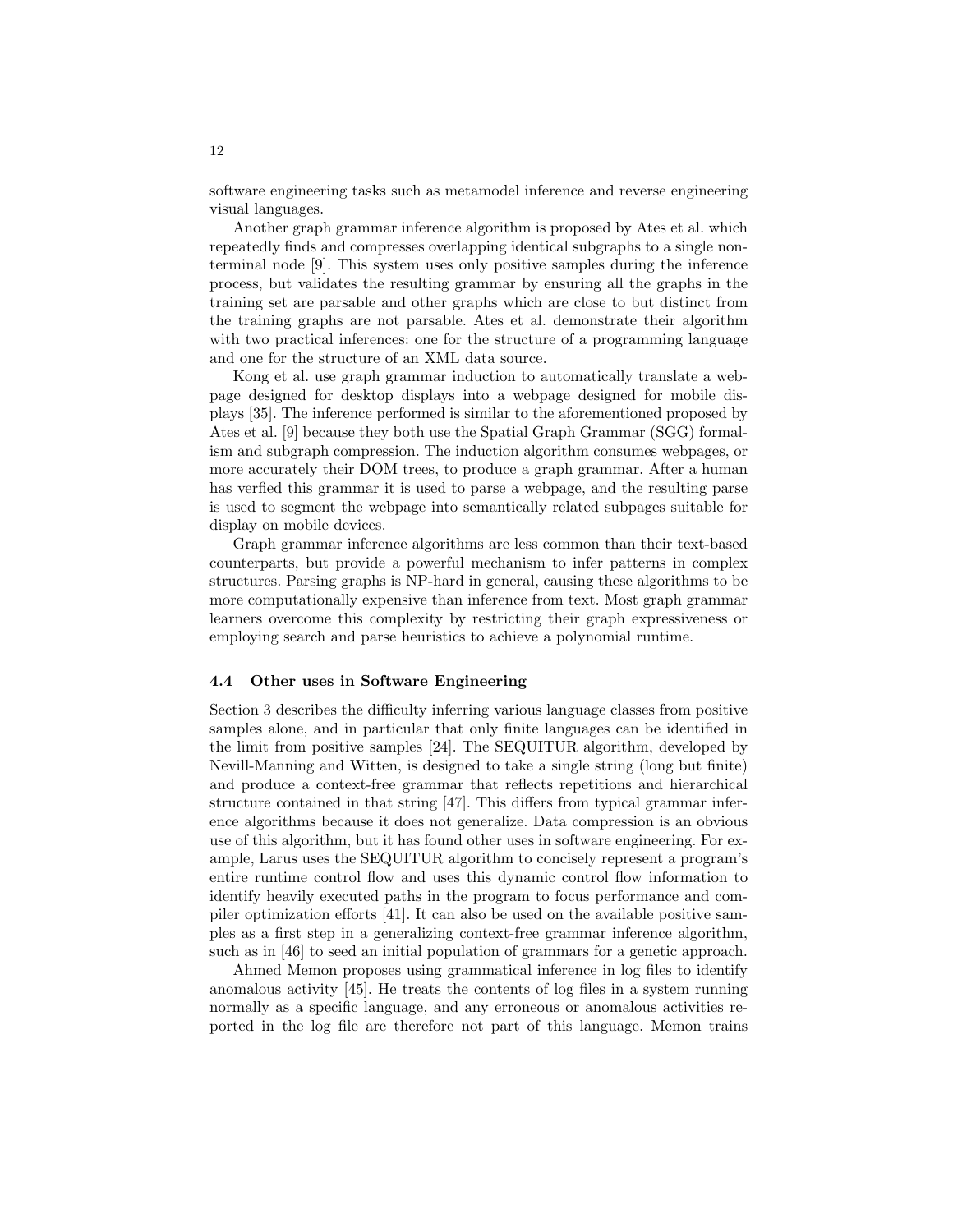a grammar from positive log file samples of a system running normally, then parses subsequent log file entries using this grammar to identify anomalous activity. The inference procedure depends on knowledge of the domain, specifically sixteen text patterns that appear in typical log files: dates, times, IP addresses, session IDs, etc. Once these patterns are identified and normalized, a custom non-terminal merging algorithm is used to generalize the log file grammar.

Another recent use for grammatical inference is in the area of model-driven engineering. The relationship between a grammar and the strings it accepts is analogous to the relationship between a metamodel and the instance models it accepts. Javed et al. describe a method to use grammar inference techniques on a set of instance models to recover a missing or outdated metamodel [30]. The process involves converting the instance models in XML format to a domainspecific language, then performing existing grammar inference techniques on those DSL programs. The authors use their previously developed evolutionary approach [57] to do the actual inference, then recreate a metamodel in XML format from the result so the recovered metamodel can be loaded into a modeling tool. Liu et al. have recently extended this system to handle models with a more complex and segmented organizational structure [44]. The authors refer to these as multi-tiered domains because they support multiple viewpoints into the model.

Two similar problems are grammar convergence [37] and grammar recovery [36], both which involve finding grammars for a variety of software artifacts. The goal of grammar convergence is to establish and maintain a mapping between software artifact structures in different formats that embody the same domain knowledge. Grammatical inference can aid in the early steps of this process to produce a grammar for each knowledge representation by examining available concrete examples. Existing grammar transformation and convergence techniques can then be used on the resulting source grammars to establish a unified grammar.

Grammar recovery can be viewed as a more general version of the grammar inference problem because it seeks to recover a grammar from sources such as compilers, reference manuals and written specifications, in addition to concrete program examples. The effort by Lämmel and Verhoef to recover a VS COBOL II grammar includes leveraging visual syntax diagrams from the manual [36]. These diagrams give clues about the shape of the target grammar's derivation tree, knowledge that is known to greatly improve the accuracy of grammatical inference techniques. For example, reversible context-free and non-counting context-free languages are known to be identifiable from positive examples with these types of structured strings [52, 16]. Furthermore, structured strings can be used to identify any context-free language in polynomial time with a membership and equivalence oracle [51]. In the case of grammar recovery, an existing compiler for the language (even without the compiler source code) may be used as a membership oracle.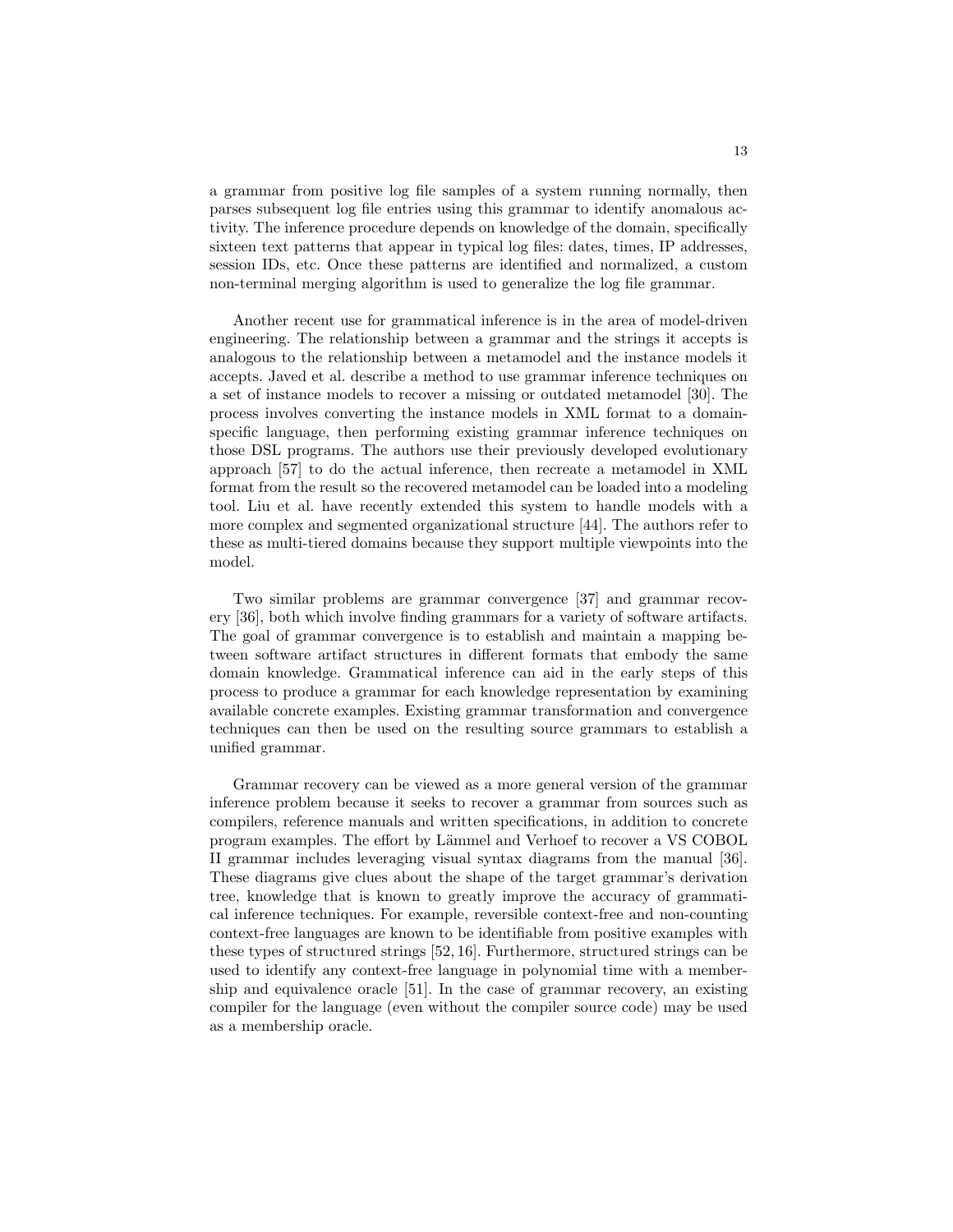# 5 Related Surveys

Many surveys of grammatical inference have been written to introduce newcomers to the field and summarize the state of the art. Most give a thorough overview of grammatical inference in general, but each emphasise different aspects of the literature.

Fu and Booth (1986) give a detailed technical description of some early inference algorithms and heuristics with an emphasis on pattern recognition examples to demonstrate its relevance [22]. This survey is heavy on technical definitions and grammatical notation, suitable for someone with prior knowledge in formal languages who prefers to get right into the algorithms and techniques of grammatical inference.

Vidal (1994) provides a concise but thorough overview of the learning models and language classes in grammatical inference, with ample citations for follow-up investigation [58]. He presents each learning model in the context of fundamental learnability results in the field as well as their practical applications without getting too deeply into the details of each learning model.

Dana Ron's doctoral thesis (1995) on the learning of deterministic and probabilistic finite automata primarily investigates PAC learning as it relates to identifying DFAs, and describes practical applications of its use [50]. Although not exhaustive of grammatical inference in general, this thesis is a good reference for someone specifically interested in DFA inference.

Lee (1996) presents an extensive survey on the learning of context-free languages, including those that have non-grammar formalisms [42]. She discusses approaches that learn from both text and structured data, making it relevant to software engineering induction problems.

Sakakibara (1997) provides an excellent overview of the field with an emphasis on computational complexity, learnability, and decidability [53]. He covers a wide range of grammar classes including DFAs, context-free grammars and their probabilistic counterparts. This survey is roughly organized by the types of language classes being learned.

Colin de la Higuera (2000) gives a high-level and approachable commentary on grammatical inference including its historical progress and achievements [18]. He highlights key issues and unsolved problems, and describes some promising avenues of future research. This commentary is not meant as a technical introduction to inference techniques nor an exhaustive survey, and therefore contains no mathematical or formal notation. It rather serves as a quick and motivational read for anyone interested in learning about grammatical inference. A similar piece on grammatical inference is written by Honavar and de la Higuera (2001) for a special issue of the Machine Learning journal (volume 44), emphasizing the cross-disciplinary nature of the field.

Cicchello and Kremer (2003) and Bugalho and Oliveira (2005) survey DFA inference algorithms in depth, with excellent explanations about augmented prefix tree acceptors, state merging, the red-blue framework, search heuristics, and performance comparisons of state of the art DFA inference algorithms [13, 10].

14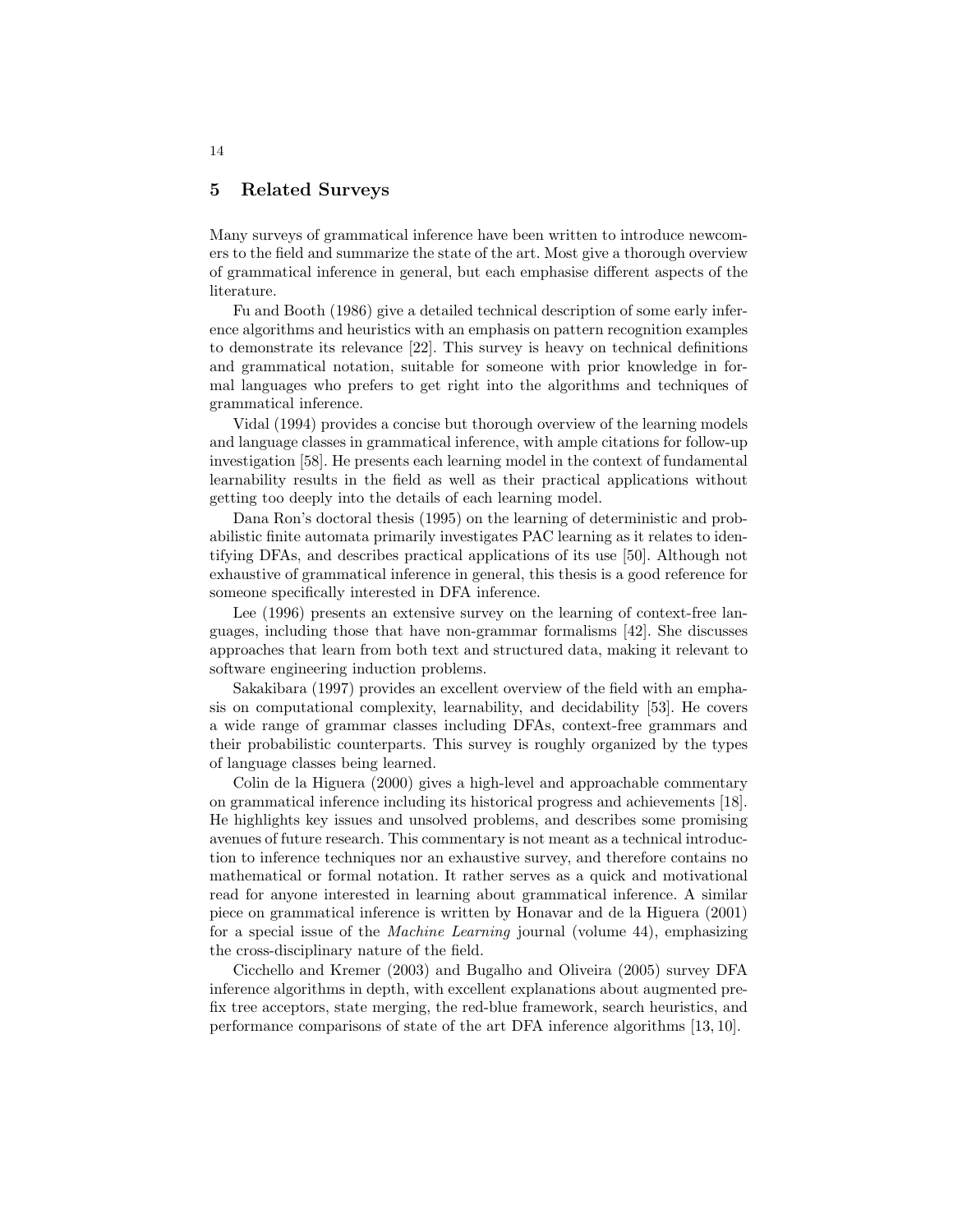de la Higuera (2005) provides an excellent guide to grammatical inference, geared toward people (not necessarily experts in formal languages or computational linguistics) who think grammatical inference may help them solve their particular problem [19]. He gives a general roadmap of the field, examples of how grammatical inference has been used in existing applications, and provides many useful references for further investigation by the reader.

Pieter Adriaans and Menno van Zaanen (2006) compare grammatical inference from three different perspectives: linguistic, empirical, and formal [1]. They introduce the common learning models and broad learnability results in the framework of each perspective, and comment on how these perspectives overlap. This survey is useful for someone who comes from a linguistic, empirical, or formal languages background and wishes to learn about grammatical inference.

### 6 Future Direction and Challenges

Software engineers are finding a variety of uses for grammatical inference in their work, but grammatical inference is still relatively rare in the field. The theoretical work in grammatical inference is largely disconnected from these practical uses because implementers tend to use domain specific knowledge to craft custom solutions. Such solutions, while successful in some cases, usually ignore the powerful algorithms developed by the theoretical GI community. Domain knowledge should continue to be exploited – we are not advocating otherwise – but domain knowledge needs to be translated into a form general-purpose inference algorithms can use. We believe this is the biggest challenge currently facing software engineers wanting to use grammatical inference in their applications: how to map their domain knowledge to theoretical GI constraints.

Constraints can be imposed in several ways, such as simplifying the grammar class to learn, providing negative samples, adding a membership and/or equivalence oracle where none existed, or partially structuring the input data. Often these constraints are equivalent to some existing structural knowledge or implicit assumptions about the input data, but identifying these equivalences is nontrivial.

```
while limit > a do
begin
    if a > max then max = a;
    a := a + 1end
```
Fig. 2. A sample program in an unknown Pascal-like language

We motivate this approach with a concrete example, inspired by an example from Sakakibara [52]. Suppose you have a collection of computer programs written in an unknown language with a Pascal-like syntax and wish to infer a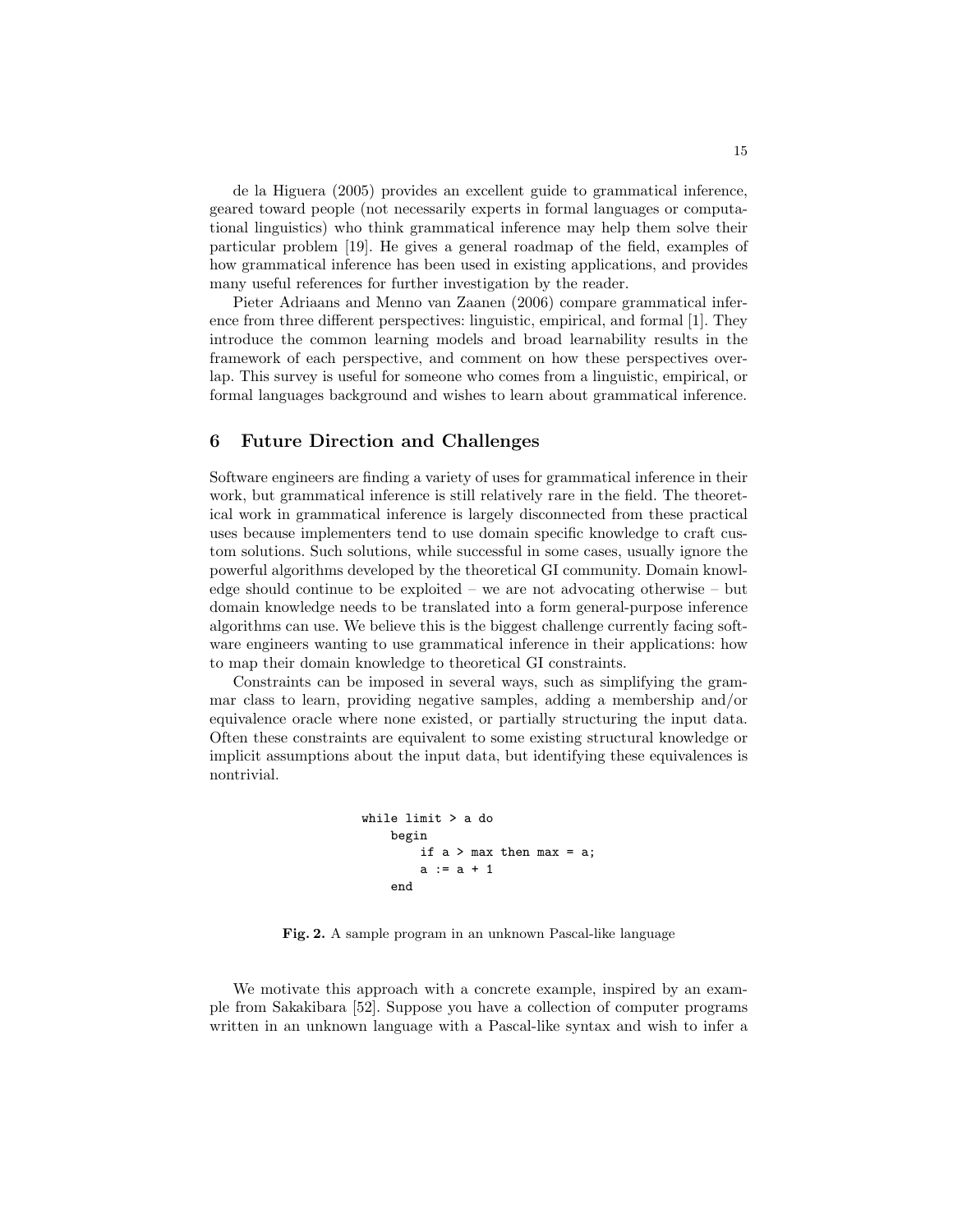grammar from the collection. For clarity, Figure 2 shows a sample program in the collection and Figure 3 shows the target grammar to learn (a subset of the full Pascal grammar).

> $Statement \rightarrow Ident := Expression$  $Statement \rightarrow$  while *Condition* do *Statement*  $Statement \rightarrow \textbf{if} \text{ } Condition \textbf{ then} \text{ } Statement$  $Statement \rightarrow \text{begin} Statement$  $Statementlist \rightarrow Statement; Statement$  $Statementlist \rightarrow Statement$  $Condition \rightarrow Expression \rightarrow Expression$  $Expression \rightarrow Term + Expression$  $Expression \rightarrow Term$  $Term \rightarrow Factor$  $Term \rightarrow Factor \times Term$  $Factor \rightarrow Ident$  $Factor \rightarrow (Expression)$

Fig. 3. The target grammar for the Pascal-like language [52]

At first glance this inference problem seems too difficult to solve. It is a context-free grammar with positive samples only, and Gold proved learning a superfinite language in the limit from positive-only samples is impossible [24]. Even with the addition of negative samples there is no known algorithm to efficiently learn a context-free language.

On closer inspection, however, there is additional structural information in the input samples, hidden in a place grammarware authors and parsers are trained to ignore – the whitespace. By taking into account line breaks and indented sections of source code in the input samples, a structured string can be constructed for each program. If we further assume the target grammar is reversible then we can apply a result by Sakakibara, who showed reversible context-free grammars can be learned in polynomial time from positive structured strings [52].

This particular solution depends on two assumptions: (1) all the input samples have meaningful and consistent whitespace formatting, and (2) the target grammar is in the class of reversible context-free grammars. The assumption that the target grammar is reversible context-free is reasonable, as many DSLs would fit this criterion. The Pascal subset grammar in Figure 3 is in fact reversible context-free, but full Pascal is not because adding a production rule like  $Factor \rightarrow Number$  to this grammar violates the criteria of reversibility [52].

Leveraging domain knowledge and structural assumptions is quite powerful when inferring grammars from examples and should be encouraged, but at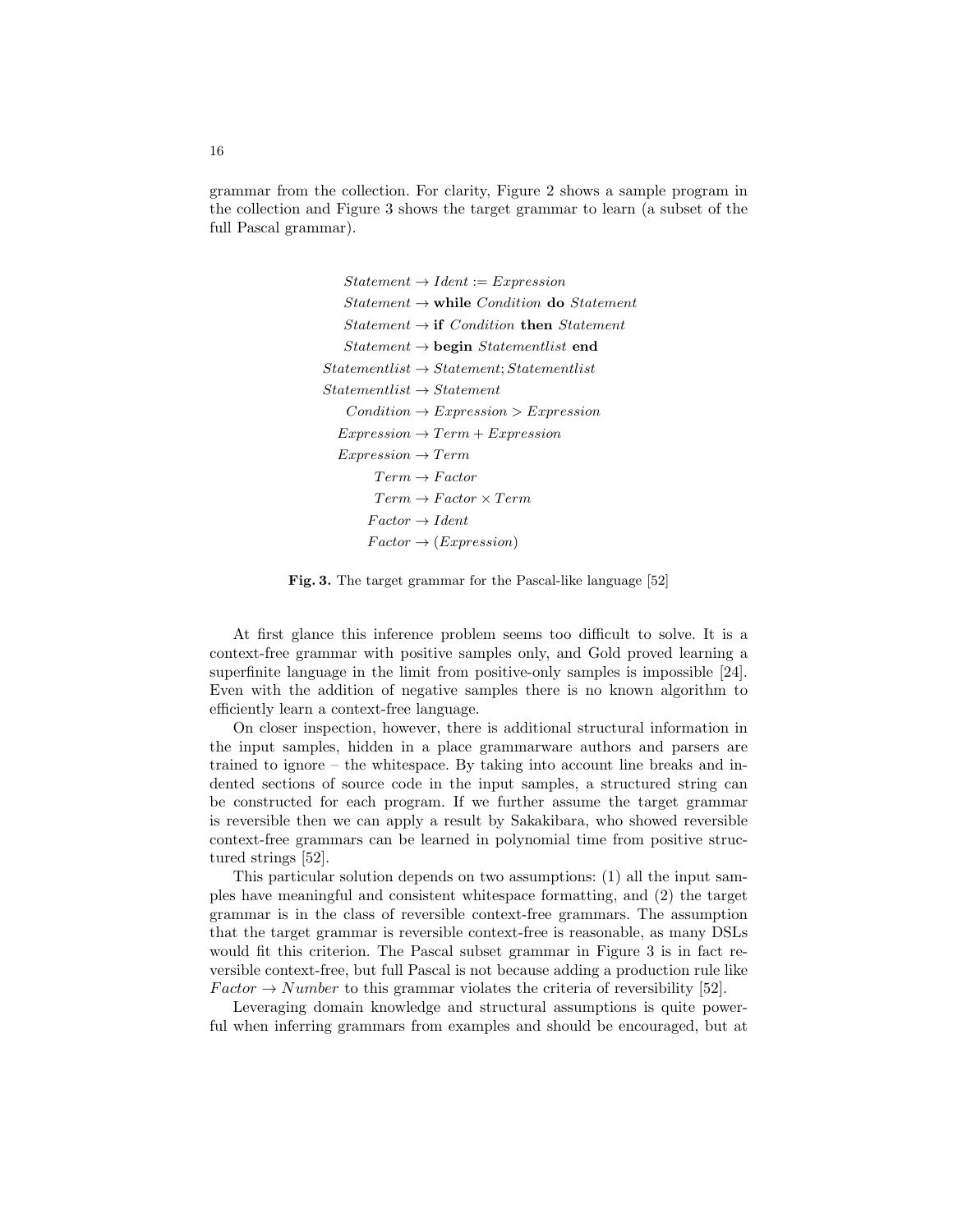present mapping this domain-specific knowledge to abstract constructs in grammatical inference research requires some creativity and awareness of theoretical results in the field. Allowing the extensive work done in the theoretical grammatical inference community to bear on specific applications of GI would be a great boon to software engineering.

# 7 Conclusion

In grammatical inference, an inference algorithm must find and use common patterns in example sentences to concisely represent an unknown language in the form of a grammar. This process spans two axes of complexity: the language class to be learned and the learning model employed.

The theoretical foundations of grammatical inference are now well established thanks to contributions by Gold, Angluin and others. The state of the art, however, still has plenty of room to grow, and Colin de la Higuera identifies ten open problems on the theoretical side of grammatical inference that he believes are important to solve going forward [20].

In practice, assumptions can often be made which are not possible in a purely theoretical setting because a specific problem domain has limited scope, allowing for a better outcome than one would expect from simply applying the smallest enclosing theoretical result. Some work has already been done to investigate this relationship deeper, such as that by Kermorvant and de la Higuera [34] and Cano et al [12]. It would be valuable to find a widely applicable technique to equate domain assumptions with either a restriction in the class of language to learn, or an augmentation of the learning model.

Theoretical grammatical inference research continues to advance in many different directions: the language classes being learned, the learning models in use, the criteria for a successful inference, and the efficiency of the inference algorithms. Existing applications for grammatical inference are continually refined and new applications are found in a wide variety of disciplines.

## References

- 1. Adriaans, P., van Zaanen, M.: Computational grammatical inference. Studies in Fuzziness and Soft Computing 194 (2006) 187–203
- 2. Angluin, D.: Inductive inference of formal languages from positive data. Information and Control 45(2) (1980) 117–135
- 3. Angluin, D.: A note on the number of queries needed to identify regular languages. Information and Control  $51(1)$  (1981) 76–87
- 4. Angluin, D.: Inference of reversible languages. Journal of the ACM (JACM) 29 (1982) 741–765
- 5. Angluin, D.: Learning regular sets from queries and counterexamples. Information and Computation 75 (November 1987) 87–106
- 6. Angluin, D.: Queries and concept learning. Machine Learning 2(4) (1988) 319–342
- 7. Angluin, D.: Negative results for equivalence queries. Machine Learning 5(2) (July 1990) 121–150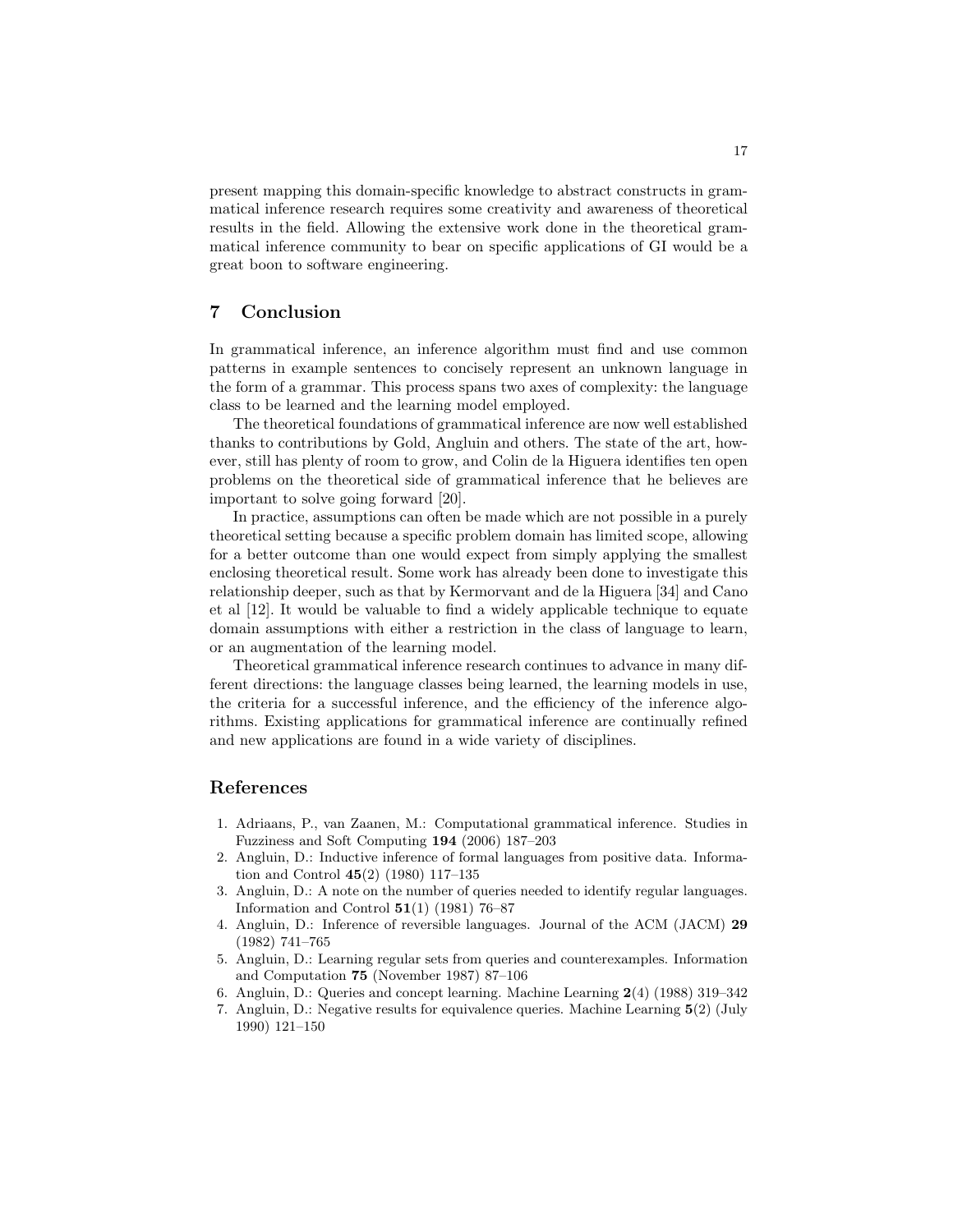- 8. Angluin, D., Kharitonov, M.: When won't membership queries help? In: Proceedings of the twenty-third annual ACM symposium on Theory of computing. STOC '91, New York, NY, USA, ACM (1991) 444–454
- 9. Ates, K., Kukluk, J., Holder, L., Cook, D., Zhang, K.: Graph grammar induction on structural data for visual programming. In: 18th IEEE International Conference on Tools with Artificial Intelligence, 2006. ICTAI '06. (November 2006) 232 –242
- 10. Bugalho, M., Oliveira, A.L.: Inference of regular languages using state merging algorithms with search. Pattern Recogn. 38(9) (September 2005) 1457–1467
- 11. Burago, A.: Learning structurally reversible context-free grammars from queries and counterexamples in polynomial time. In: Proceedings of the seventh annual conference on Computational learning theory. COLT '94, New York, NY, USA, ACM (1994) 140–146
- 12. Cano, A., Ruiz, J., García, P.: Inferring subclasses of regular languages faster using RPNI and forbidden configurations. In: Proceedings of the 6th International Colloquium on Grammatical Inference: Algorithms and Applications. ICGI '02, London, UK, UK, Springer-Verlag (2002) 28–36
- 13. Cicchello, O., Kremer, S.C.: Inducing grammars from sparse data sets: a survey of algorithms and results. J. Mach. Learn. Res. 4 (December 2003) 603–632
- 14. Clark, A.: Distributional learning of some context-free languages with a minimally adequate teacher. In: Proceedings of the 10th international colloquium conference on Grammatical inference: theoretical results and applications. ICGI'10, Berlin, Heidelberg, Springer-Verlag (2010) 24–37
- 15. Clark, A., Eyraud, R., Habrard, A.: A polynomial algorithm for the inference of context free languages. In: Proceedings of the 9th international colloquium on Grammatical Inference: Algorithms and Applications. ICGI '08, Berlin, Heidelberg, Springer-Verlag (2008) 29–42
- 16. Crespi-Reghizzi, S., Guida, G., Mandrioli, D.: Noncounting context-free languages. Journal of the ACM (JACM) 25(4) (October 1978) 571–580
- 17. Crespi-Reghizzi, S., Melkanoff, M.A., Lichten, L.: The use of grammatical inference for designing programming languages. Communications of the ACM 16 (1973) 83– 90
- 18. de la Higuera, C.: Current trends in grammatical inference. In: Proceedings of the Joint IAPR International Workshops on Advances in Pattern Recognition, London, UK, Springer-Verlag (2000) 28–31
- 19. de la Higuera, C.: A bibliographical study of grammatical inference. Pattern Recognition 38 (September 2005) 1332–1348
- 20. de la Higuera, C.: Ten open problems in grammatical inference. In Sakakibara, Y., Kobayashi, S., Sato, K., Nishino, T., Tomita, E., eds.: Grammatical Inference: Algorithms and Applications. Volume 4201 of Lecture Notes in Computer Science. Springer Berlin / Heidelberg (2006) 32–44
- 21. Dubey, A., Jalote, P., Aggarwal, S.: Learning context-free grammar rules from a set of programs. Software, IET 2(3) (2008) 223–240
- 22. Fu, K.S., Booth, T.L.: Grammatical inference: introduction and survey\part i. IEEE Transactions on Pattern Analysis and Machine Intelligence 8 (May 1986) 343–359
- 23. Fürst, L., Mernik, M., Mahnic, V.: Graph grammar induction as a parser-controlled heuristic search process, Budapest, Hungary (October 2011)
- 24. Gold, E.M.: Language identification in the limit. Information and Control 10(5) (1967) 447–474
- 25. Gold, E.M.: Complexity of automaton identification from given data. Information and Control 37(3) (1978) 302–320

18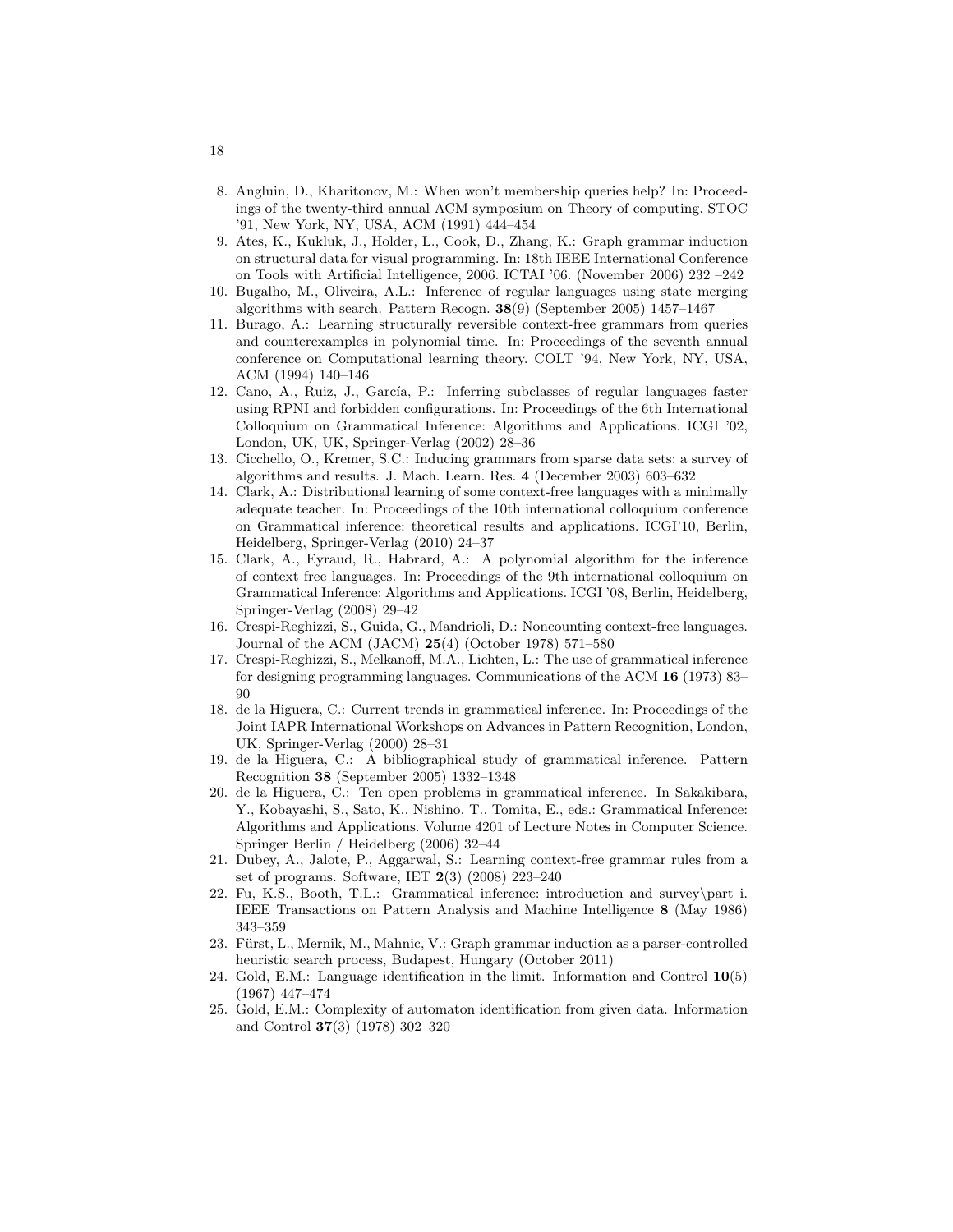- 26. Hrnčič, D., Mernik, M., Bryant, B.R.: EMBEDDING DSLS INTO GPLS: a GRAMMATICAL INFERENCE APPROACH \*. Information Technology And Control 40(4) (December 2011)
- 27. Hrnčič, D., Mernik, M., Bryant, B.R., Javed, F.: A memetic grammar inference algorithm for language learning. Applied Soft Computing 12(3) (March 2012) 1006–1020
- 28. Ishizaka, H.: Polynomial time learnability of simple deterministic languages. Machine Learning 5(2) (July 1990) 151–164
- 29. Javed, F., Mernik, M., Bryant, B.R., Gray, J.: A grammar-based approach to class diagram validation. (2005)
- 30. Javed, F., Mernik, M., Gray, J., Bryant, B.R.: MARS: a metamodel recovery system using grammar inference. Inf. Softw. Technol. 50(9-10) (August 2008) 948–968
- 31. Javed, F., Mernik, M., Sprague, A., Bryant, B.: Incrementally inferring context-free grammars for domain-specific languages. Proceedings of the Eighteenth International Conference on Software Engineering and Knowledge Engineering (SEKE'06) (2006) 363–368
- 32. Juillé, H., Pollack, J.B.: A stochastic search approach to grammar induction. In: Proceedings of the 4th International Colloquium on Grammatical Inference. ICGI '98, London, UK, UK, Springer-Verlag (1998) 126–137
- 33. Kearns, M., Li, M., Pitt, L., Valiant, L.: On the learnability of boolean formulae. In: Proceedings of the nineteenth annual ACM symposium on Theory of computing. STOC '87, New York, NY, USA, ACM (1987) 285–295
- 34. Kermorvant, C., Higuera, C.D.L.: Learning languages with help. In: Proceedings of the 6th International Colloquium on Grammatical Inference: Algorithms and Applications. ICGI '02, London, UK, UK, Springer-Verlag (2002) 161–173
- 35. Kong, J., Ates, K., Zhang, K., Gu, Y.: Adaptive mobile interfaces through grammar induction. In: 20th IEEE International Conference on Tools with Artificial Intelligence, 2008. ICTAI '08. Volume 1. (November 2008) 133 –140
- 36. Lämmel, R., Verhoef, C.: Semi-automatic grammar recovery. Softw. Pract. Exper. 31(15) (December 2001) 1395–1448
- 37. Lämmel, R., Zaytsev, V.: An introduction to grammar convergence. In: Proceedings of the 7th International Conference on Integrated Formal Methods. IFM '09, Berlin, Heidelberg, Springer-Verlag (2009) 246–260
- 38. Lang, K.J.: Faster algorithms for finding minimal consistent DFAs. Technical report (1999)
- 39. Lang, K.J., Pearlmutter, B.A., Price, R.A.: Results of the abbadingo one DFA learning competition and a new evidence-driven state merging algorithm. In: Proceedings of the 4th International Colloquium on Grammatical Inference, London, UK, Springer-Verlag (1998) 1–12
- 40. Langley, P., Stromsten, S.: Learning context-free grammars with a simplicity bias. Proceedings of the Eleventh European Conference on Machine Learning (2000) 220–228
- 41. Larus, J.R.: Whole program paths. In: ACM SIGPLAN Notices. PLDI '99, New York, NY, USA, ACM (1999) 259–269
- 42. Lee, L.: Learning of context-free languages: A survey of the literature. REP (1996) 12–96
- 43. Li, M., Vitányi, P.M.B.: Learning simple concepts under simple distributions. Siam Journal of Computing 20 (1991) 911–935
- 44. Liu, Q., Bryant, B.R., Mernik, M.: Metamodel recovery from multi-tiered domains using extended MARS. In: Proceedings of the 2010 IEEE 34th Annual Computer